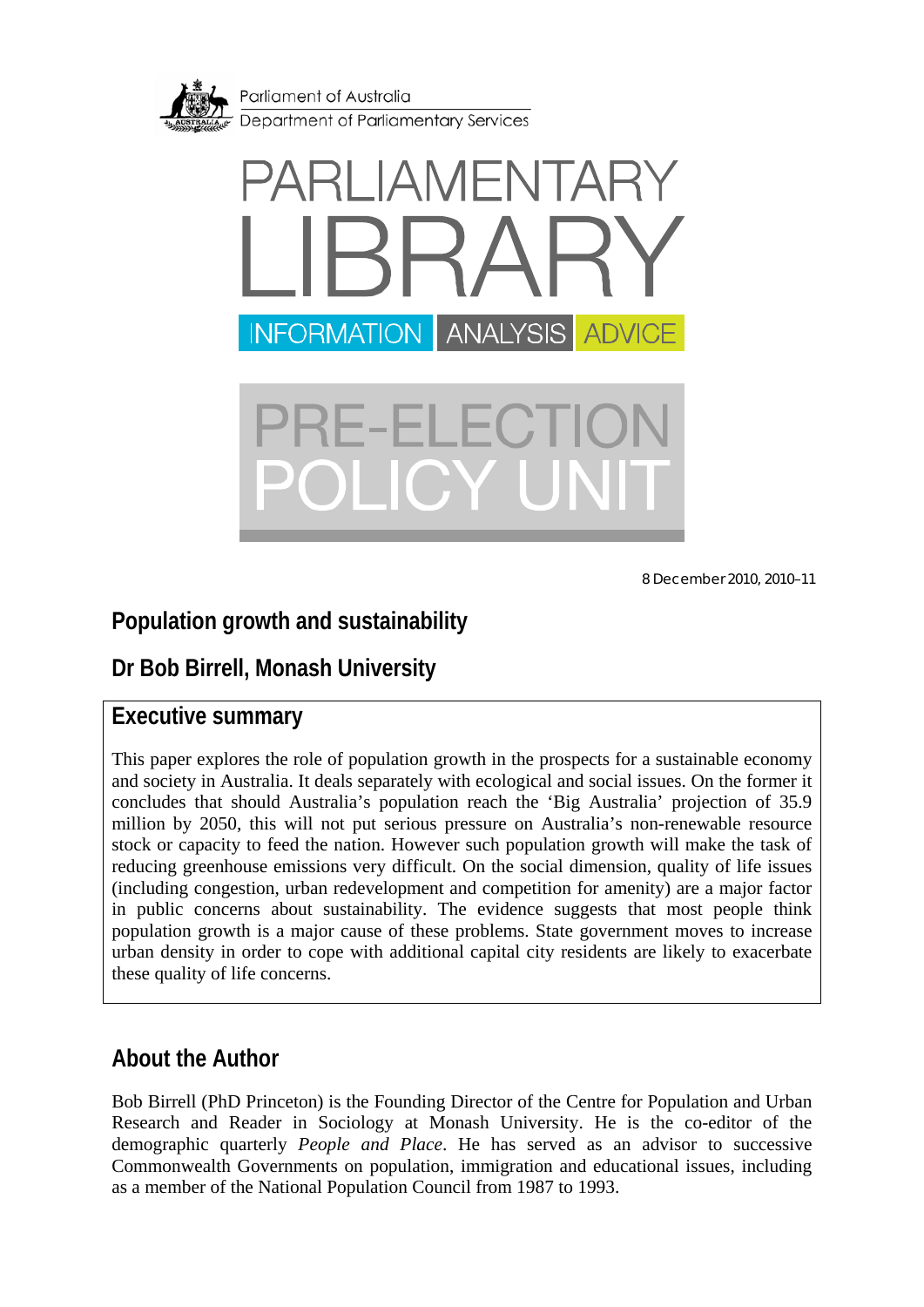# <span id="page-1-0"></span>**Population papers series**

Population related issues were among the most contentious areas of public debate prior to and during the recent election period. Given its enduring and multifaceted nature, the debate on population is likely to be of continuing policy interest to senators and members of the 43rd Parliament.

The Parliamentary Library commissioned a series of papers from leading authors on a range of aspects of population including the environment, the economy, demographic trends, public opinion, urban transport and international comparisons. The views expressed do not reflect an official position of the Parliamentary Library, nor do they constitute professional legal opinion.

# **Contents**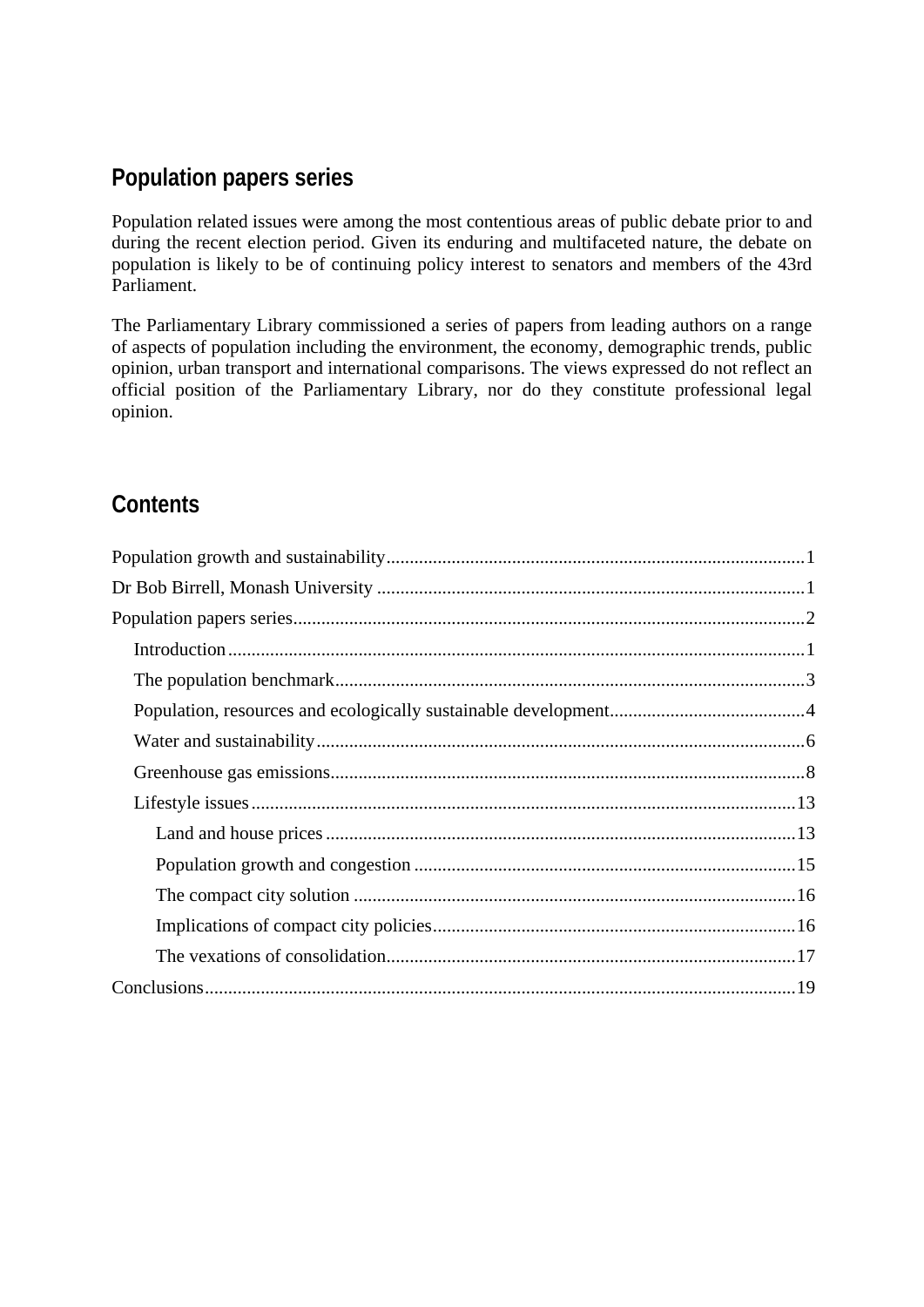### <span id="page-2-0"></span>**Introduction**

<span id="page-2-1"></span>1

The concept of sustainability emerged in the context of concerns about whether economic growth was compatible with the maintenance of the world's non-renewable and renewable resource base. The Club of Rome's *Limits to Growth* published in 1972 represented the extreme end of this concern.<sup>[1](#page-2-1)</sup> With the advances in ecological science, sustainability concerns since that time have focussed more on the viability of the global and local ecosystems to cope with the pressures of human activities. This approach is summed up by the concept of ecologically sustainable development (ESD). These are essentially instrumental concerns about whether economic growth can continue in the face of the available supply of renewable and non-renewable resources and of the overall health of the ecosystem.

The focus here will be on this instrumental view, but is important to note that there is another less anthropocentric perspective on the resource issue. It is summed up by Bob Brown and Peter Singer's statement that 'The Greens reject the traditional western belief that nature exists only for us to exploit as best suits our immediate wants and desires'.<sup>[2](#page-2-2)</sup> Those drawing on this perspective favour a 'balance between man and nature' which implies that sustainability must include the preservation of at least some remnants of the nation's fauna and flora, regardless of human consumption needs.

More recently, a quite different perspective on sustainability has emerged. This covers Australians' concerns about whether they can maintain their urban or rural lifestyle in the face of development pressures. These include worries that the Australian way of life, including the land extensive settlement pattern hinging on the detached house and garden, easy access to bush and beach, and the ready availability of health, education and other public services are under threat.

These lifestyle issues were at the centre of the debate during 2009 and 2010 about the appropriate size of Australia's population. Concerns about higher density development in suburban areas can arouse considerable passion. Just as respect for nature is a deep commitment for some environmentalists, so for many Australians, their identity is linked to the way they live in their residential locality. If this is threatened, as by the loss of the suburban environment to high density apartments, it can generate profound feelings of displacement.

There is a rich literature on why housing development in Australian cities has been dominated by the detached house and garden form. Such housing has long been regarded as symbolic of Australians' achievement in avoiding the negatives of living in close proximity

<sup>1</sup> D Meadows, *The limits to growth*, Earthscan, London, 1972.

<span id="page-2-2"></span><sup>2.</sup> B Brown and P Singer, *The Greens*, Text, Melbourne, 1996, p. 52.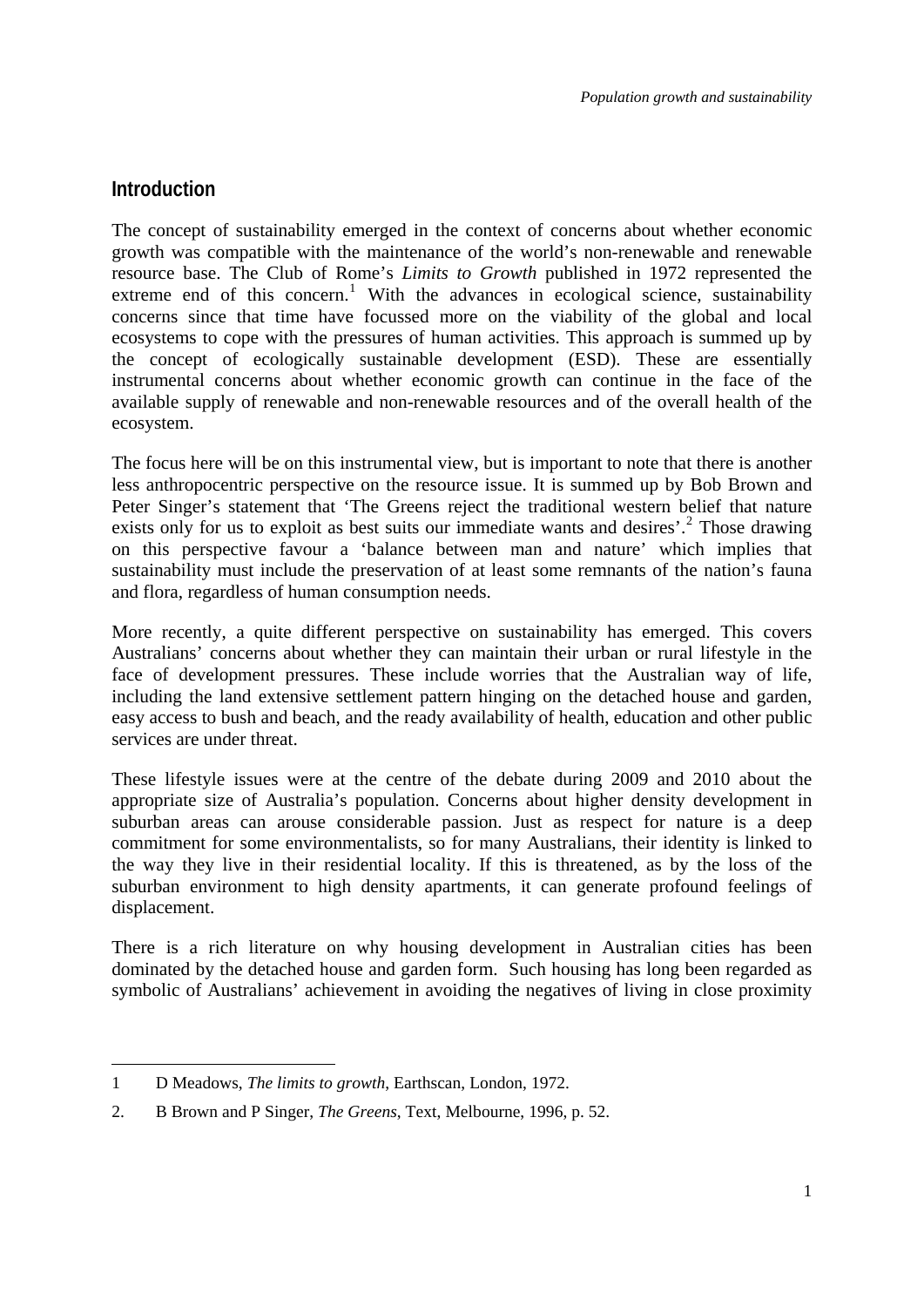with neighbours that settlers from the UK felt they were leaving behind.<sup>[3](#page-3-0)</sup> Partly as a consequence, this style of living remains the dominant preference of Australians once they begin to raise a family.<sup>[4](#page-3-1)</sup> In this paper this preference is not taken to be problematic.

What is at issue, and will be explored later, is the extent to which fears about the pressures for higher density development and about associated increases in congestion and other urban vexations, are tied to a perception that these pressures derive from rapid population growth.

That such concerns have shaped public notions about the meaning of sustainability seemed to be assumed by political leaders during the recent 2010 federal election campaign. In July, the Prime Minister, Julia Gillard, declared that Australians 'are experiencing the strains of rapid and often unsustainable growth'.<sup>[5](#page-3-2)</sup> Referring to metropolitan residents in Brisbane, the Prime Minister said that lifestyle concerns 'are in the frontline of our population challenge … which includes where you have to set the alarm earlier and earlier because peak hour traffic doesn't last for just an hour anymore.<sup>[6](#page-3-3)</sup> She went on to declare, 'there could be no more appropriate place to discuss our sustainability than south-east Queensland and specifically here in Brisbane'.<sup>[7](#page-3-4)</sup> Again, in a speech in western Sydney, the Prime Minister stated that 'Sustainability is about the liveability of our cities and how the density of population, the state of our infrastructure and the quality of our services can impact upon our quality of life'.<sup>[8](#page-3-5)</sup> These concerns were at the core of Dick Smith's population documentary screened in August 2010.<sup>[9](#page-3-6)</sup> This was dominated by visual images of gridlock on metropolitan highways and the destruction of detached houses for multi-storey apartment blocks.

Sometimes the resource and lifestyle-based definitions are combined as with the Prime Minister's plea, 'Let us make the national goal a 'sustainable Australia - an Australia that preserves our quality of life and respects our environment'.<sup>[10](#page-3-7)</sup> In reality, as is stated at the

<span id="page-3-3"></span>6. Ibid.

<u>.</u>

<span id="page-3-4"></span>7. Ibid.

<span id="page-3-7"></span>10. J Gillard, Address to the Western Sydney Regional Organisation of Councils, op. cit.

<span id="page-3-0"></span><sup>3.</sup> For example, see: P Troy, *The perils of urban consolidation*, Federation Press, Sydney, 1996, pp. 35–40; and L Frost and T Dingle, 'Sustaining suburbia: an historical perspective on Australia's growth', in P Troy, ed. *Australian cities*, Cambridge University Press, Cambridge, 1996, pp. 20–38.

<span id="page-3-1"></span><sup>4.</sup> B Birrell, K O'Connor, V Rapson & E Healy, *Melbourne 2030*, Monash University ePress, 2005, Chapter 4.

<span id="page-3-2"></span><sup>5.</sup> J. Gillard, Address to the Eidos Institute, 'Forward to a sustainable Australia', Brisbane, 18 July 2010, p. 2

<span id="page-3-5"></span><sup>8.</sup> J Gillard, Address to the Western Sydney Regional Organisation of Councils, National Population Summit, Casula, 20 July 2010, p. 3.

<span id="page-3-6"></span><sup>9.</sup> *Dick Smith's Population Puzzle*, Australian Broadcasting Corporation (ABC) Channel 2, August 12, 2010.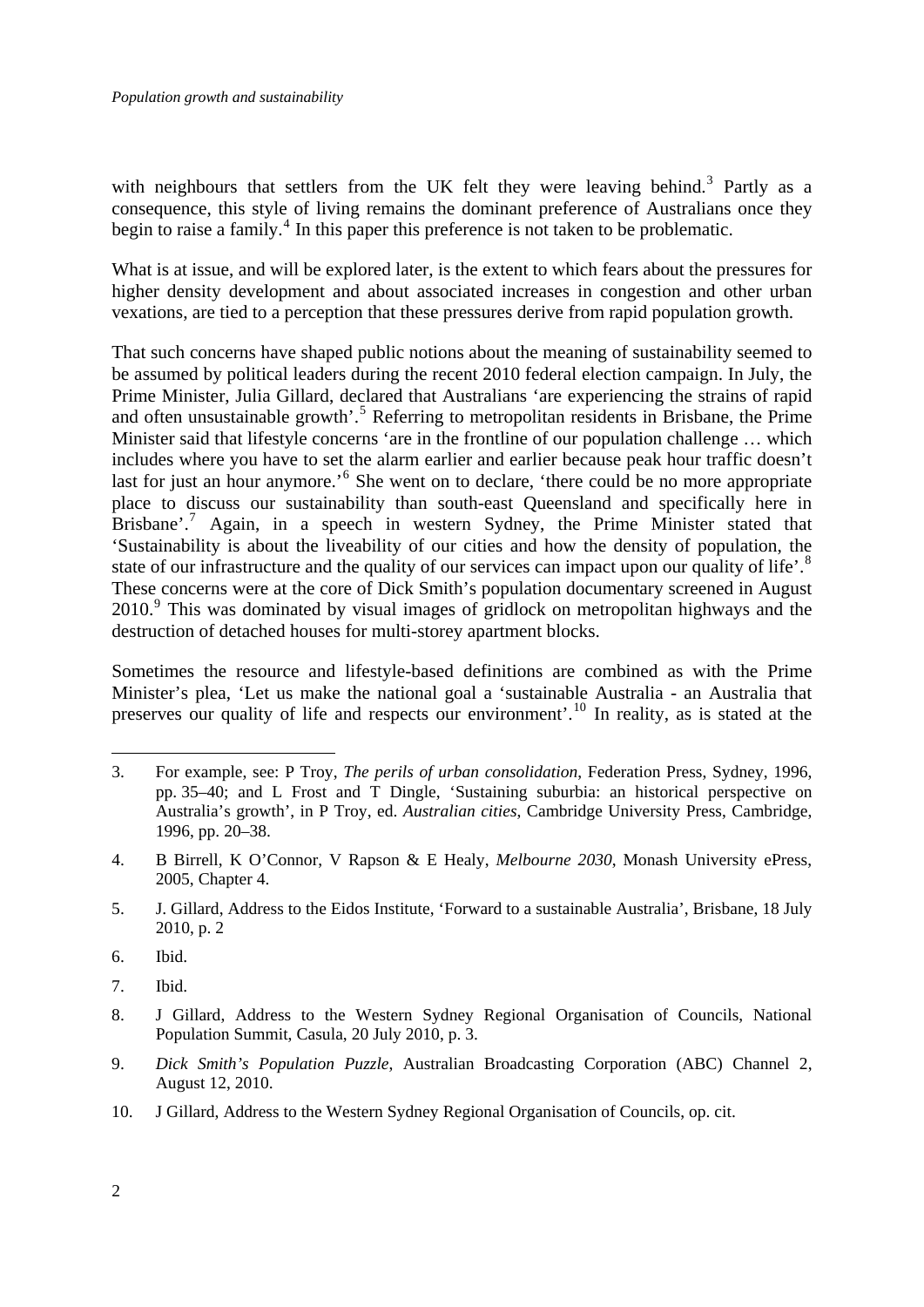<span id="page-4-0"></span>conclusion of this paper, it may be that our 'quality of life', if defined to include dispersed, car-based suburbia, is not compatible with respect for the environment.

Both definitions of sustainability are legitimate in that they speak to important public concerns. For the purposes of this paper the relationship between population growth and the environment and quality of life will be treated separately.

### **The population benchmark**

The reference point as to the scale of population growth potentially faced in Australia is the 'Big Australia' assumption. The most recent projections prepared by the Commonwealth and state governments as well as the Australian Bureau of Statistics (ABS) all assume that net overseas migration (NOM) will be sustained at around 180 000 per year and that the total fertility rate (TFR) will continue at the recent level of around 1.8 or 1.9. Under this migration assumption and a TFR of 1.9, the 2010 Intergenerational Report (which also includes optimistic mortality assumptions) projected that Australia's population will grow from 22 million in 2010 to 35.9 million by  $2050$ .<sup>[11](#page-4-1)</sup> This figure is usually referred to as the 'Big Australia' projection.

Under the most recent projection prepared by the ABS, whose middle range projection also incorporates the net 180 000 NOM assumption and a TFR of 1.8, Australia's population will reach 33.9 million by 2050. For this scenario, the ABS projects the following outcomes for Australia's major capital cities by 2050.

|                 | 2006 | 2050 |  |
|-----------------|------|------|--|
| City            |      |      |  |
| <b>Brisbane</b> | 1.8  | 3.7  |  |
| Sydney          | 4.3  | 6.7  |  |
| Melbourne       | 3.7  | 6.5  |  |
| Adelaide        | 1.1  | 1.6  |  |
| Perth           | 1.5  | 3.1  |  |
|                 |      |      |  |
| Australia       | 20.7 | 33.9 |  |

1

**Table 1: Population projections for capital cities 2006–2050 (millions)** 

Source: Australian Bureau of Statistics (ABS), *Population projections Australia, 2006 to 2101, series B*, cat. no. 3222.0, ABS, Canberra, 2008.

<span id="page-4-1"></span><sup>11.</sup> Treasury, *Australia to 2050: future challenges*, Commonwealth of Australia, Canberra, 2010, viewed 11 October 2010, <http://www.treasury.gov.au/igr/igr2010/>. About nine million of this growth will come from NOM (including the children born of migrant families arriving after the projection begins) and the other five million from natural increase (on the assumption that henceforth, the NOM equals nil).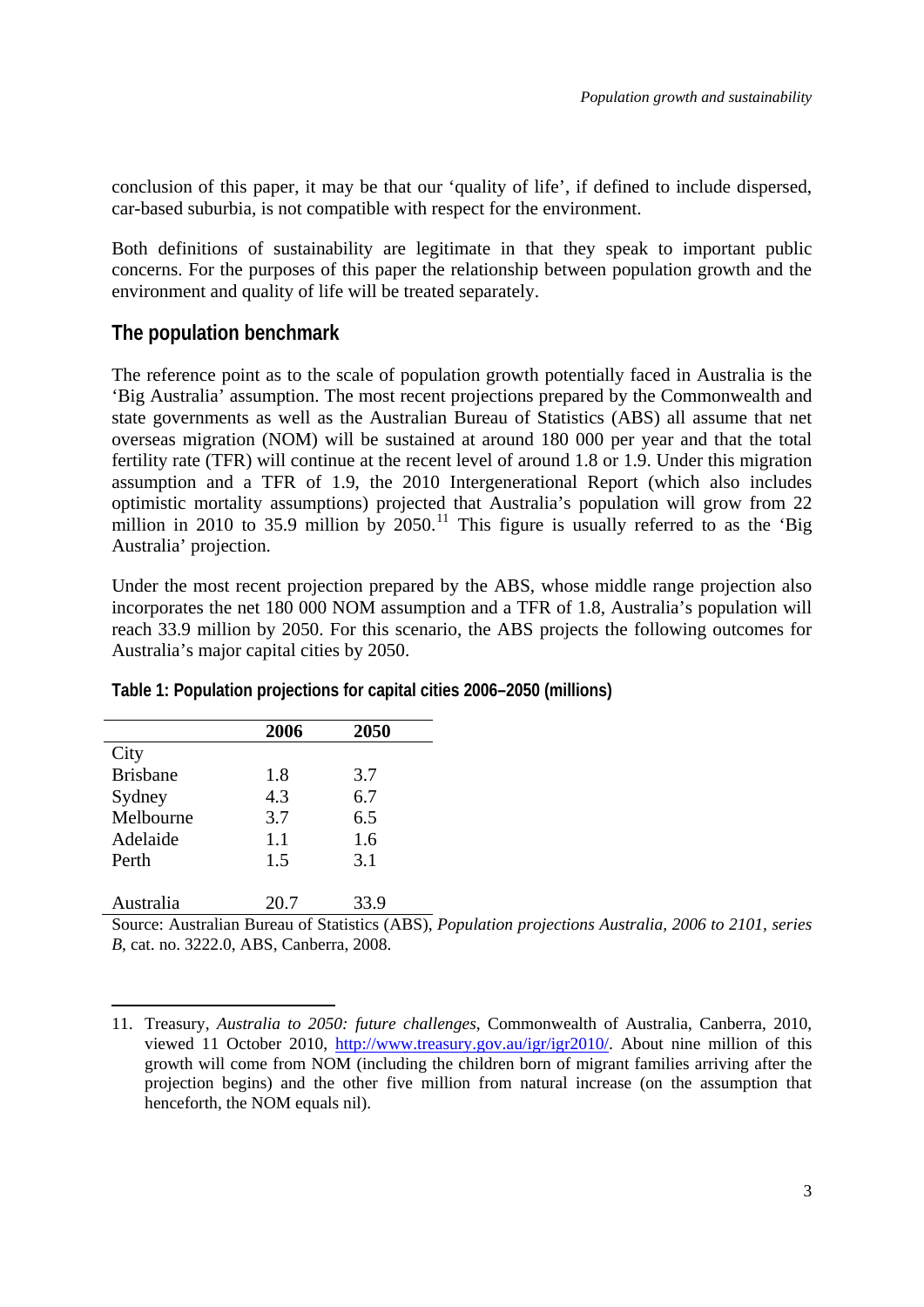<span id="page-5-0"></span>Assumptions: net overseas migration 180 000 per year; TFR 1.8. Life expectancy at birth by 2050-51; 85.0 years for males and 88.0 years for females.

The focus for this paper, as far as the life style issues are concerned, will be on the capital cities. This is because most of Australia's population growth is occurring in these cities and as a result that is where controversy about these issues is located. One indicator of these population trends is the proportion of Australian residents living in the capital cities (including the ACT). This proportion has increased from 63 per cent in 2001 to 64.1 per cent in 2009.<sup>[12](#page-5-1)</sup> The main reason for this increased proportion is that the great majority of overseas migrants locate in these capital cities.

### **Population, resources and ecologically sustainable development**

Much of Australia's natural environment has been modified or destroyed as a consequence of the needs of a rapidly growing and wealthier population (in per capita income terms). Most of the remaining native forest cover has been affected by logging. Except for areas reserved as parks, this native forest has largely been transformed into tree farms. Many of the nation's river systems, including those in the Murray Darling Basin, have been converted into de facto irrigation channels. From the point of view of those wishing to maintain a balance between people and nature, this is a lost cause, alive only in the dogged preservation of remnants.

On the issue of whether Australia's renewable and non-renewable resource base is capable of providing for the growing needs of a much larger population, there is little agreement. This is partly because of the difficulties of separating the influence of per capita economic growth and population growth in assessing resource demands and partly because of disagreement about the potential of technological solutions or political fixes to prospective resource difficulties.

Tim Flannery is the best known amongst those arguing that Australia's carrying capacity is very limited. His views (originally expressed in the early 1990s) were based on the low productivity of Australia's ecosystem and on its climate variability. The major climate worry at this time was the marked variability in wet and dry seasons associated with El Nino Southern Oscillation (ENSO) phenomenon, which derives from medium to long-term temperature variations in the Pacific Ocean. The greenhouse effect and associated global warming received only a brief mention. On this basis Flannery suggested an optimum long-term population would be about six to 12 million.<sup>[13](#page-5-2)</sup> Though this assessment did not address the capacity of contemporary science to address the limits of the original ecosystem, it has been influential.

<u>.</u>

<span id="page-5-1"></span><sup>12.</sup> Calculated from Australian Bureau of Statistics (ABS), *Regional population growth, estimated residential population*, cat. no. 3218.0, ABS, Canberra, 2010.

<span id="page-5-2"></span><sup>13.</sup> T Flannery, *The future eaters*, Reed New Holland, Sydney, 1994, p. 369.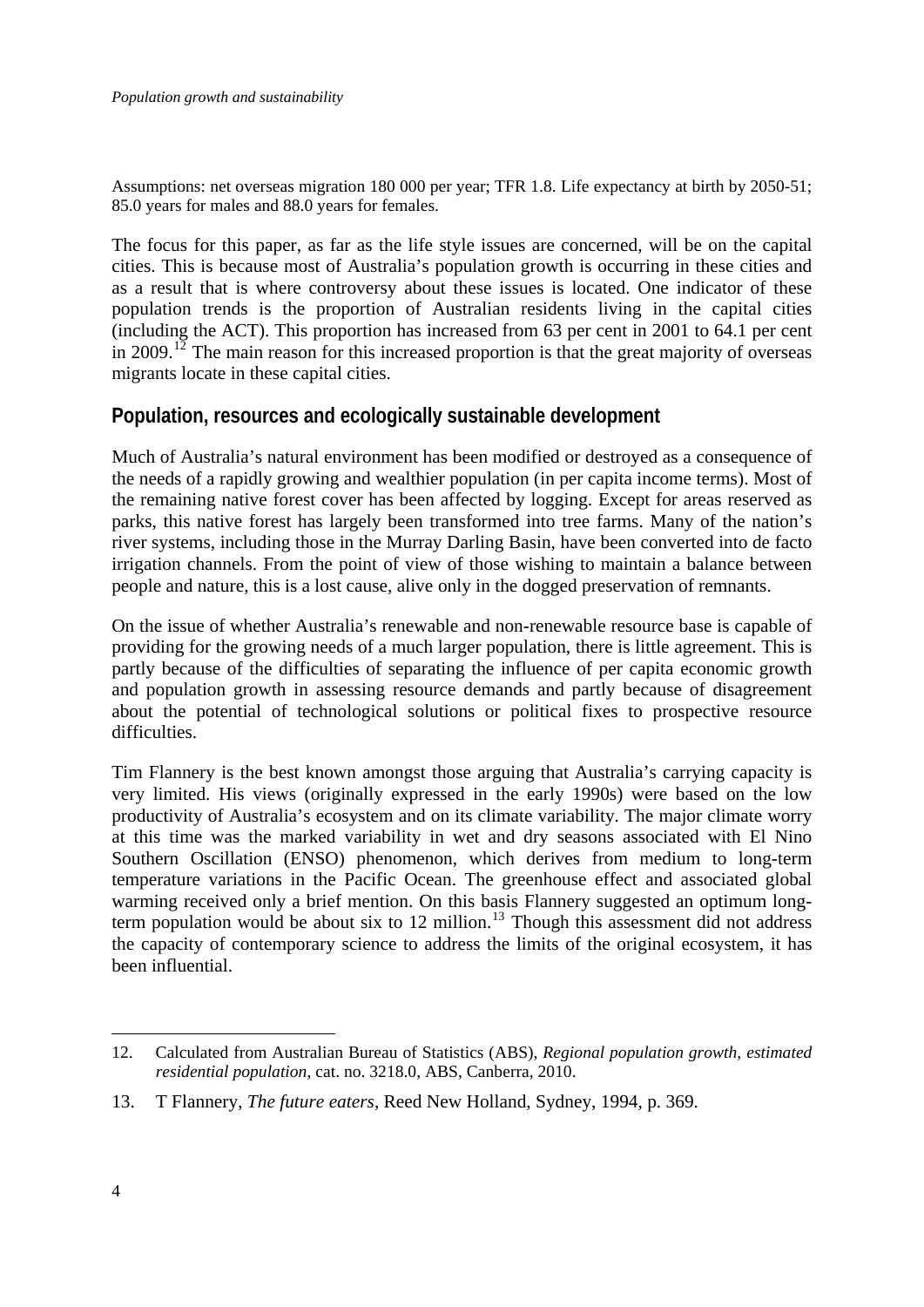Flannery's view appears to have influenced Jared Diamond's well-known book *Collapse*.<sup>[14](#page-6-0)</sup> His chapter on Australia is accompanied by others on societies which did literally collapse, including the Norse settlements on Greenland. This juxtaposition implies that he thinks Australia is headed for a similar end. Indeed, Diamond (like Flannery) writes that Australia's environmental fragility, including its nutrient depleted soils, vulnerability to salinisation and erratic weather patterns (he too, focuses on the ENSO phenomenon) mean that there are severe limits on carrying capacity. He concludes that 'the best estimate of a population sustainable at the present standard of living is 8 million people, less than half of the present population'.[15](#page-6-1)

Such estimates have little credibility among agricultural scientists. In considering their views, we need to keep in mind that the size of the domestic population is only relevant where a high proportion of Australia's rural and minerals output is likely to be utilised for domestic purposes. For most of these commodities the bulk of the output is exported. This point is spelled out in detail in the 1991 report of the National Population Council on *Population Issues and Australia's Future.*[16](#page-6-2) Whether this will continue to be the case should Australia's population reach 36 million by 2050 is more problematic.

As regards agricultural production, Australian farmers currently produce enough food to feed well over 22 million. In the case of wheat, in 2009–10 production was 21.6 kilotonnes (kt) of which 14.7kt were exported. There have been various attempts to estimate Australia's 'carrying capacity' should all of food production be consumed in Australia, including that of the National Population Inquiry of 1975. It concluded on the basis of Commonwealth Scientific and Industrial Research Organisation (CSIRO) estimates that a population of 50 to 60 million was 'feasible and manageable'.<sup>[17](#page-6-3)</sup> Another CSIRO review of these issues, published in May 2002, concluded that total crop production was likely to increase substantially over the years to 2051, notwithstanding concerns about dryland salting and soil acidification.<sup>[18](#page-6-4)</sup> In other words, there is a technological fix that should comfortably insure Australia against domestic food shortages. The strong rise in agricultural productivity over the past couple of decades supports the CSIRO's judgement.<sup>[19](#page-6-5)</sup> The 2002 CSIRO report

- <span id="page-6-3"></span>17. R Birrell and T Birrell, *An issue of people*, Longman Cheshire, Melbourne, 1987, p. 191.
- <span id="page-6-4"></span>18. B Foran and F Poldy, *Future dilemmas. Options to 2050 for Australia's population, technology, resources and environment*, report to the Department of Immigration and Multicultural and Indigenous Affairs, CSIRO, 2002, pp. 125–132, viewed 11 October 2010, <http://www.cse.csiro.au/publications/2002/fulldilemmasreport02-01.pdf>
- <span id="page-6-5"></span>19. Senate Select Committee on Agricultural and Related Industries, *Food production in Australia*. *Final report*, The Senate, Canberra, 2010, p. 45, viewed 11 October 2010, [http://www.aph.gov.au/senate/committee/agric\\_ctte/food\\_production/report/index.htm](http://www.aph.gov.au/senate/committee/agric_ctte/food_production/report/index.htm)

<span id="page-6-0"></span><sup>14.</sup> J Diamond, *Collapse*, Allen Lane, Melbourne, 2005.

<span id="page-6-1"></span><sup>15.</sup> Ibid, p. 398.

<span id="page-6-2"></span><sup>16.</sup> National Population Council, *Population issues and Australia's future*, Final Report, AGPS, Canberra, 1992, chapter 4.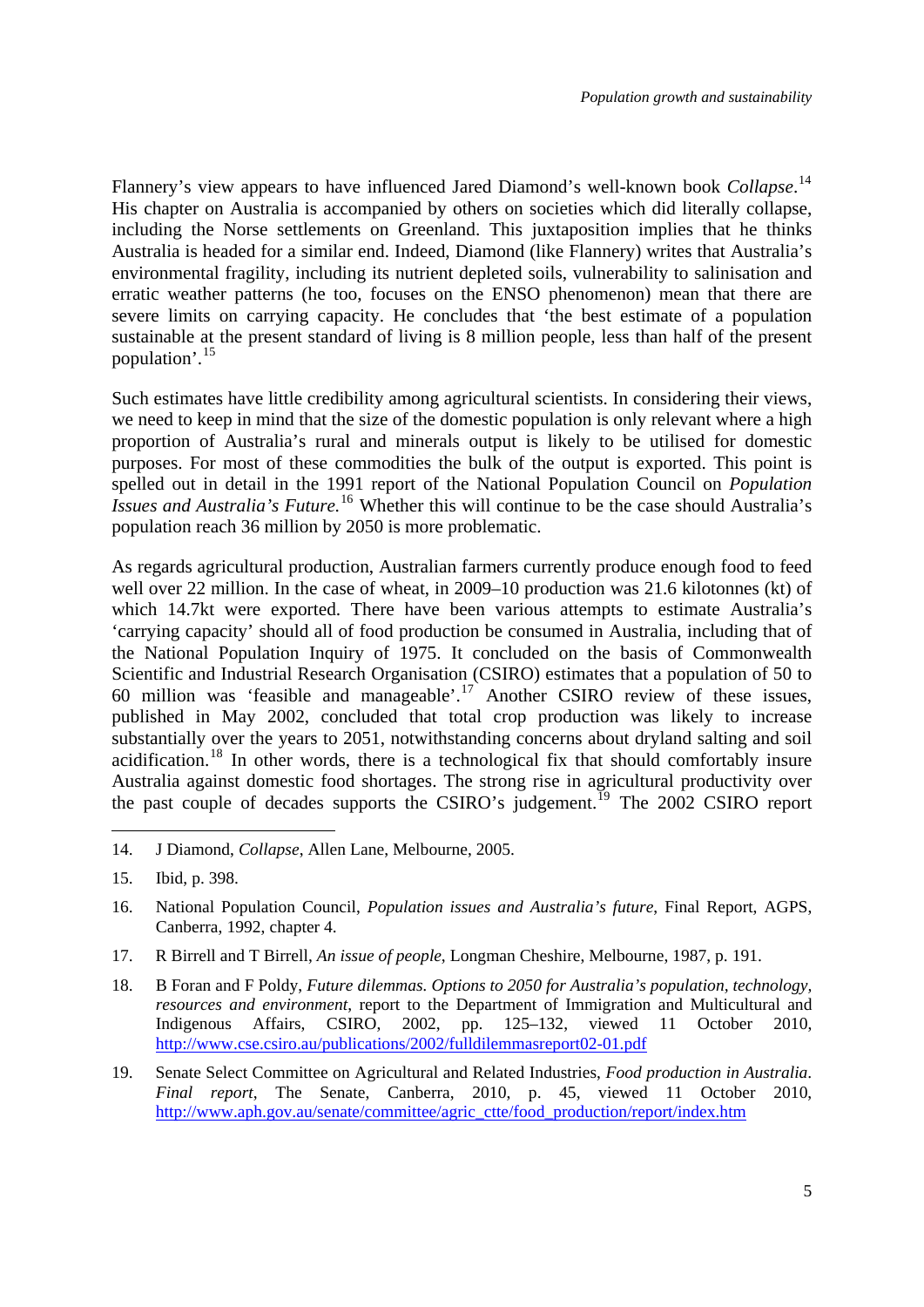<span id="page-7-0"></span>concluded that 'Australia has the capacity to maintain a positive food balance in all main food commodity items apart from fish out to  $2050$  $2050$  and beyond.<sup>20</sup> This applied to all its population scenarios, the highest of which had Australia reaching 32.5 million by 2050.

The climate record of the past decade challenges these estimates. The drought since the late 1990s, which ended only in 2010, implies that a new assessment of carrying capacity is required. During the drought there were years when agricultural production fell precipitously. In the case of wheat, production fell from the more normal level of 25kt in 2005-06, to just 10.8kt in 2006–07 and 13.6kt in 2007–08. In these years exports fell from 15.9kt to 8.7kt and 7.4kt respectively.

Whether the recent drought is an auger of the implications of long-term climate change remains to be seen. However, according to one of the world's leading climate historians, if global warming continues, 'The whole global water cycle changes too, shifting the distribution of rain and with it the boundaries between places that are eminently liveable for people and others that are not so'.<sup>[21](#page-7-2)</sup> In the case of the Hadley cells which shape the flow of air to and from the tropics to the middle latitudes (around 30 degrees north or south—just north of Perth in Australia's case) 'one change which the models predict, though atmospheric physicists don't fully understand why it happens, is that the tropical circulation loops, called Hadley cells, should expand toward the poles as the planet warms which means the regions of dry, subsiding air that create the subtropical deserts will expand'.<sup>[22](#page-7-3)</sup> Australia is potentially vulnerable to this effect if the Hadley cell shifts further south, bringing drier conditions to the southern areas of Australia. If so, Australia's self sufficiency in food may not be as secure as past estimates have assured us.

### **Water and sustainability**

Water is at the forefront of most Australians' concerns about sustainability. The big picture, however, is that most of the water utilised in Australia is for irrigated agriculture. If this water could be accessed for metropolitan use, there would be no urban water shortage. Nevertheless, though metropolitan use is small relative to irrigation use, the political realities are that in most urban water authority jurisdictions, supply is restricted to the limited catchments allocated for metropolitan use.

During the recent drought, most metropolitan water systems were depleted to the point that the delivery of water for residential purposes had to be curtailed. Yet during this time the number of metropolitan residents continued to grow. The result was that the annual per capita delivery of water fell sharply in most systems. In Brisbane, for example, it fell from 102

<u>.</u>

<span id="page-7-1"></span><sup>20.</sup> B Foran and F Poldy, op. cit., p. 64.

<span id="page-7-2"></span><sup>21.</sup> R Kunzig and W Broecker, *Fixing climate*, Green Profile, London, 2008, pp. 188–189.

<span id="page-7-3"></span><sup>22.</sup> Ibid., p. 191.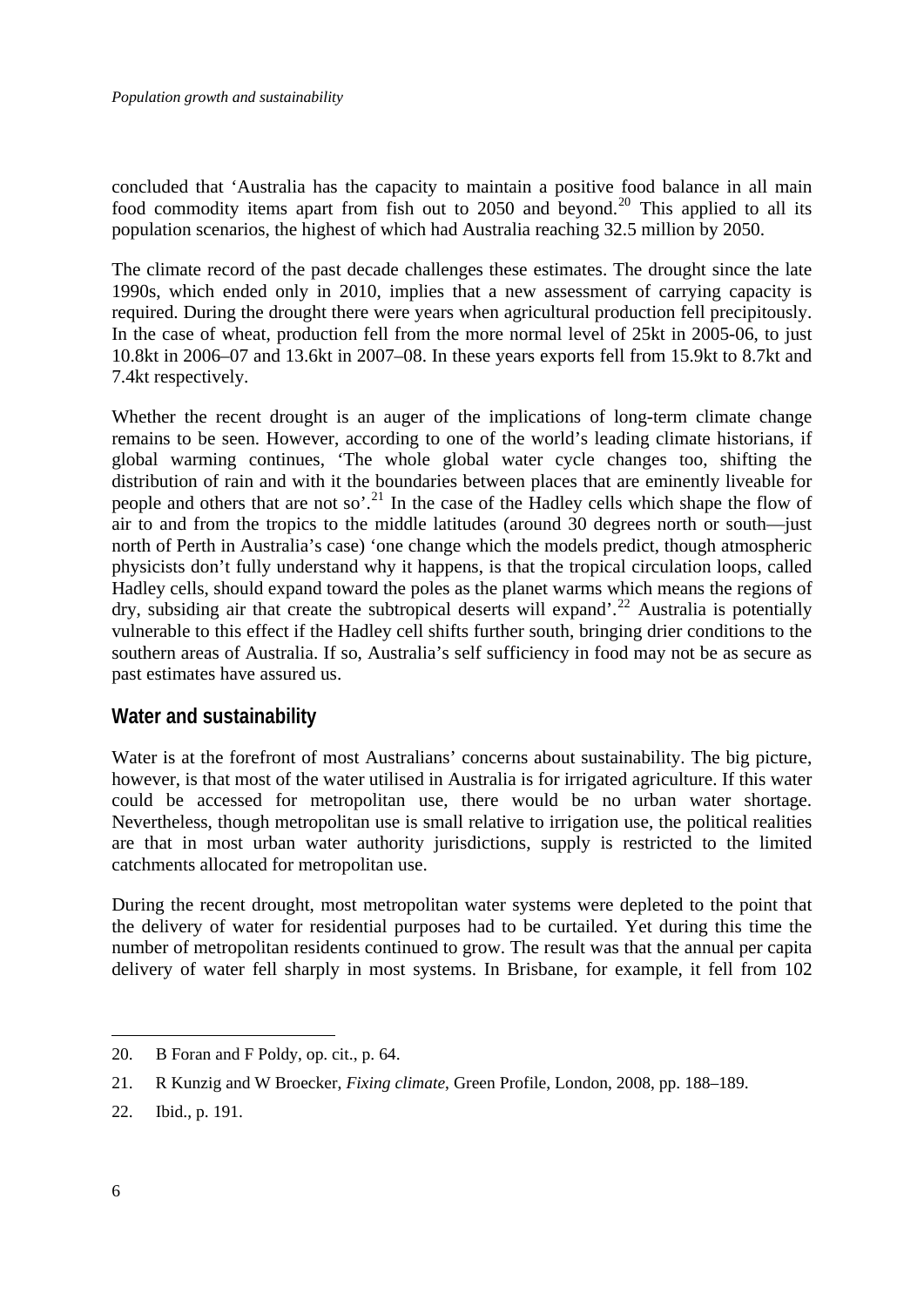kilolitres (kL) per capita in 2003–04 to 53kL per capita in 2008–09 and in Melbourne from 77kL per capita to 57kL per capita. $^{23}$  $^{23}$  $^{23}$ 

Restrictions on water use were imposed in all Australian metropolises. These measures have been supplemented by appeals to consumers (in the community interest) to limit their consumption. Restrictions remain the dominant approach because domestic water is so cheap and so important to households that, except for low income households, price is to date not a crucial factor in determining water consumption.

The population factor has so far rarely intruded in debates about water sustainability. This may change if water restrictions have to be further tightened. When they threaten the maintenance of household gardens or community sporting facilities, challenges to the Australian lifestyle come into play. At this point, questions about the wisdom of further population growth are likely to be raised.

A recent Water Services of Australia (WASA) analysis provides a basis for assessing the significance of population growth for urban water consumption.<sup>[24](#page-8-1)</sup> WASA assumed that Australia's population would approximate the Big Australia projection and that the capital cities would reach the population level projected by the ABS under its mid-range scenario detailed in Table 1. WASA also assumed that per capita consumption levels would remain close to or under present levels, except for Brisbane where some recovery from recent very tight restrictions was expected.<sup>[25](#page-8-2)</sup> Under these assumptions WASA estimates that by 2056, residential metropolitan water consumption in Sydney, Melbourne, south east Queensland, Adelaide, Perth and Canberra would grow in total from 1505 gigalitres (GL) in 2009 to [26](#page-8-3)52 GL in 2056.<sup>26</sup> Since WASA has assumed that per capita residential consumption will be lower in 2056 than in 2009 in all cities except Brisbane, the great bulk of the extra 1147 GL of water consumed will be attributable to metropolitan population growth.

Australian state governments have already indicated by their willingness to establish desalination plants serving all major metropolises where their priorities lie. They believe the resort to this expensive (relative to gravity fed dams) and energy-intensive option is preferable to more restrictions on water use or more exploitation of 'rural water'. If this continues to be the case, the state authorities in Queensland, NSW, Victoria and WA will each have to provide the equivalent of two desalinisation plants capable of producing 100 to

<u>.</u>

<span id="page-8-0"></span><sup>23.</sup> Water Services Association of Australia, *Implications of population growth in Australia on urban water resources,* Occasional Paper, no. 25, July 2010, p. 8, viewed 11 October 2010, [https://www.wsaa.asn.au/Publications/Documents/201007%20WSAA%20Occasional%20Pape](https://www.wsaa.asn.au/Publications/Documents/201007%20WSAA%20Occasional%20Paper%2025.pdf) [r%2025.pdf](https://www.wsaa.asn.au/Publications/Documents/201007%20WSAA%20Occasional%20Paper%2025.pdf) 

<span id="page-8-1"></span><sup>24.</sup> Ibid.

<span id="page-8-2"></span><sup>25.</sup> Ibid., p. 13.

<span id="page-8-3"></span><sup>26.</sup> Ibid., p. 15.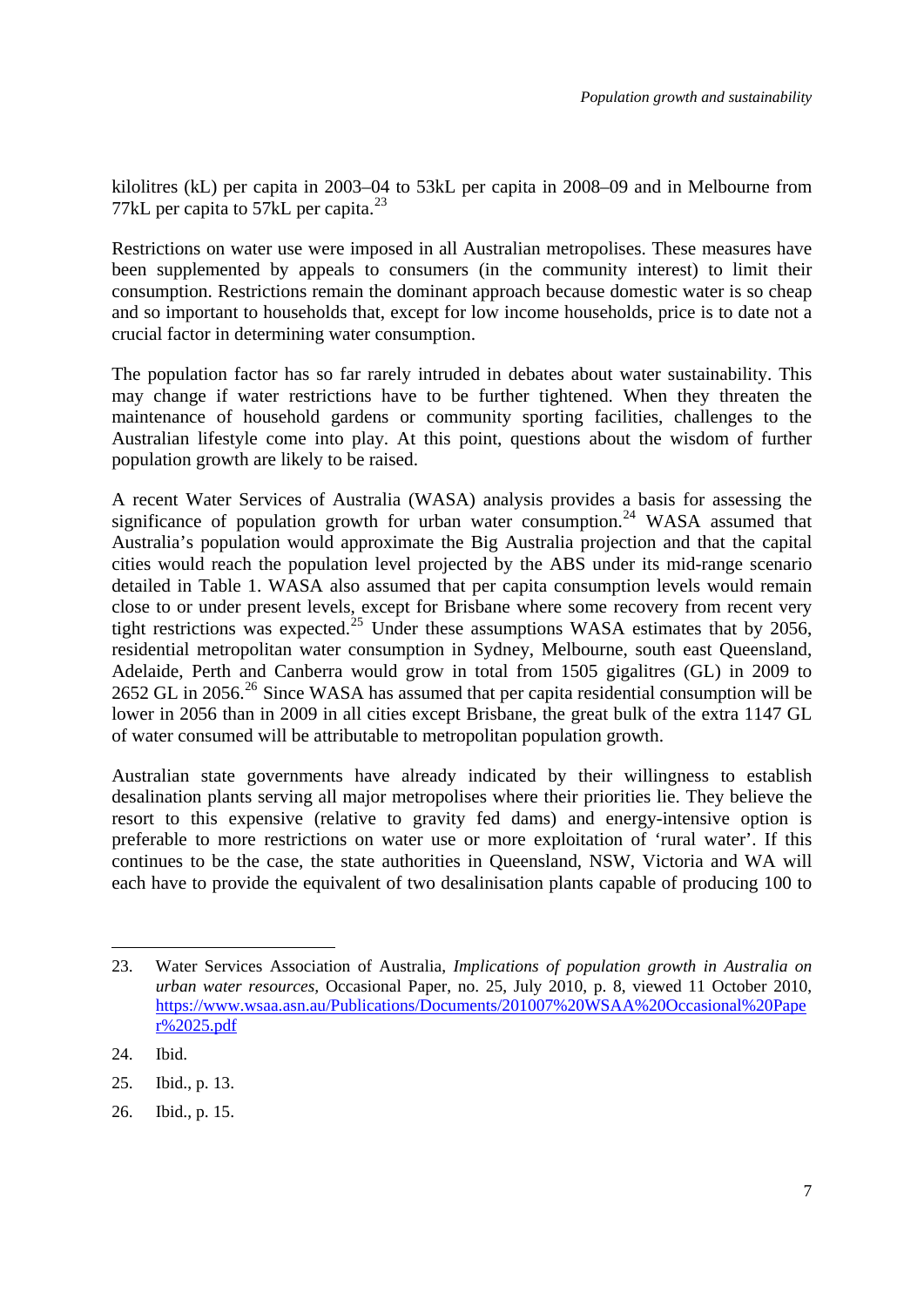<span id="page-9-0"></span>150GL per year (and in south east Queensland three such plants) in order to provide for the projected population growth in their capital cities to 2056.

### **Greenhouse gas emissions**

Global climate change may be the ultimate resource constraint or limit as far as the capacity of the globe to provide food and fibre for the global human population is concerned. The level of  $CO<sub>2</sub>$  in the atmosphere has increased from around 280 parts per million (ppm) prior to the industrial revolution to around 380 ppm currently.

The dominant view amongst climate specialists is that the increase in  $CO<sub>2</sub>$  and other greenhouse gasses has led to a rise in global mean temperatures of about 0.7 degrees over the same period. The stark fact is that global emissions of greenhouse gases in  $CO<sub>2</sub>$  equivalent terms (CO<sub>2</sub>e) are about 42 gigatonnes (gt) each year.<sup>[27](#page-9-1)</sup> In order to stabilise these gases in the atmosphere at around the current level of about 450 ppm and thus limit the rise of global mean temperature to no more than 2.0 degrees, will require a reduction in annual global emissions to about 12gt CO<sub>2</sub>e by 2050.<sup>[28](#page-9-2)</sup>

At first glance Australia's population outlook may seem to be irrelevant to this situation. Australia contributed only about 1.5 per cent of the world's greenhouse gases in 2005, and in any case most of Australia's population growth into the future will derive from immigration (nine out of the 14 million growth projected to 2050 under the Big Australia projection). This could be thought of as a transfer in the sense that it is the total global load of emissions that matters not where the emissions occur. But it will matter because Australia is such a major polluter in per capita terms. Australia's estimated per capita emissions of greenhouse gasses in 2005 were 28.9 tonnes, well above the level in the United States of 23.9 tonnes, double that of the European Union (EU) of 10.7 tonnes per head and of the order of 10 times the level in the countries of Asia, where most of our migrants come from.<sup>[29](#page-9-3)</sup> As a consequence Australia can hardly evade taking action to cut emissions, and indeed that has been the view of the Australian Labor Government since ratifying the Kyoto Convention. The Labor Party's longstanding commitment to reduce Australia's emissions to 60 per cent below year 2000 levels by 2050 is another indicator of this commitment.

The fact that Australia's projected population growth from immigration is a major cause of likely emission increases (as is shown below) is unlikely to draw any sympathy on the international stage, because each country is being held responsible for its own emissions. The recent global negotiations for a post-Kyoto accord, as at Copenhagen, focused on abatement

<span id="page-9-1"></span><sup>27.</sup> N Stern, *The economics of climate change*, Cambridge University Press, Cambridge, 2007, p. 194. One gt is equal to 1000 million tonnes.

<span id="page-9-2"></span><sup>28.</sup> Ibid., p. 233.

<span id="page-9-3"></span><sup>29.</sup> Treasury, *Australia's low pollution future. The economics of climate change mitigation*, Commonwealth of Australia, Canberra, 2008, chapter 3, viewed 11 October 2010, <http://www.treasury.gov.au/lowpollutionfuture/report/default.asp>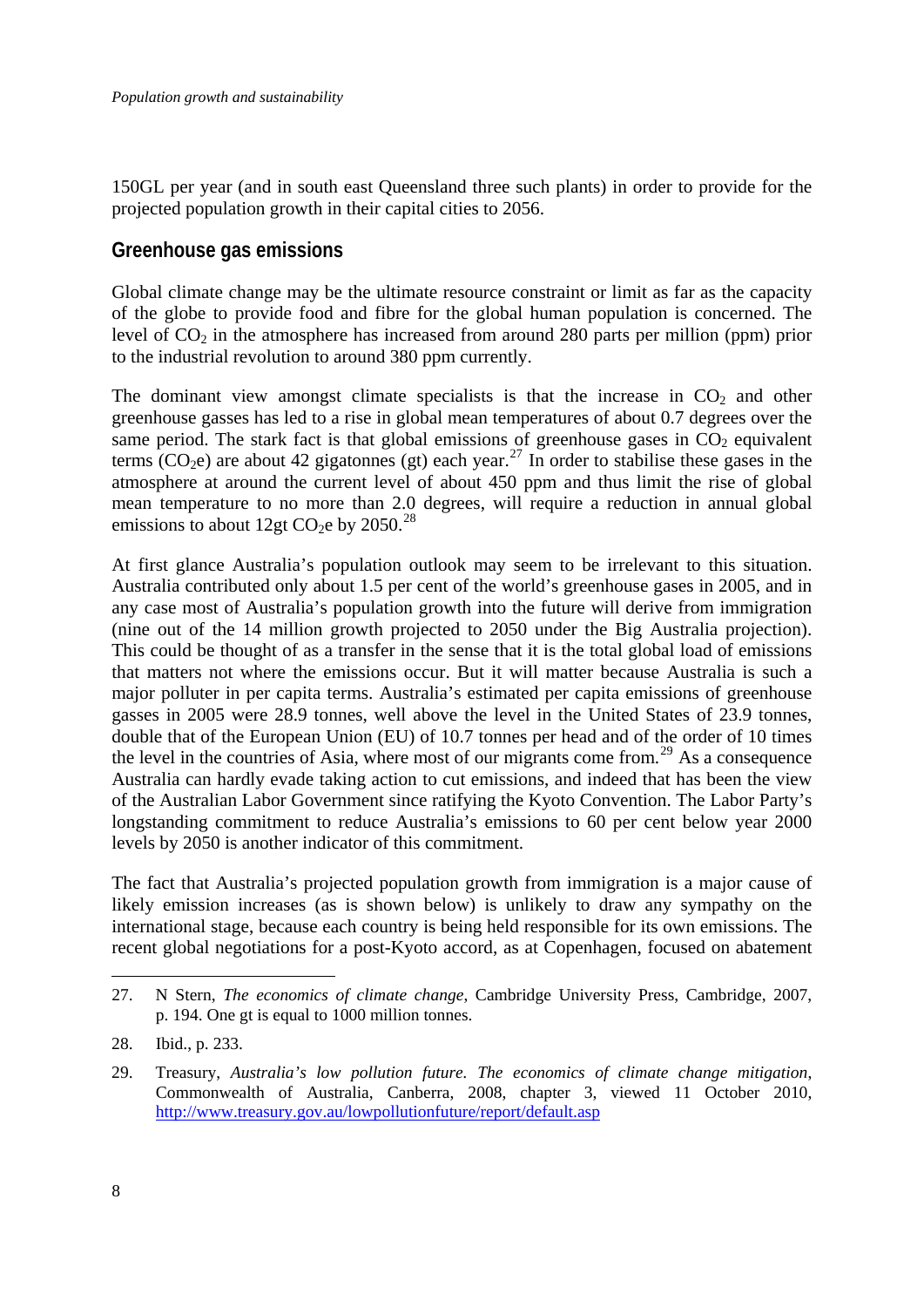targets expressed at the national level. It is also worth noting that Ross Garnaut's advice that the greenhouse abatement challenge should be expressed in per capita emission targets<sup>[30](#page-10-0)</sup> rather than in national targets, was rejected by the Australian Labor Government in 2009.<sup>[31](#page-10-1)</sup>

Emission reduction in Australia must occur in a context of rapid population and economic growth. If Australia's population reaches 35.9 million by 2050, a 60 per cent decline in total emissions by this date will require a cut in per capita emissions from 28.8 tonnes per head in the year 2000 to 6.1 tonnes per head in 2050. This cut would have to be achieved in a context where the Australian Treasury is projecting that per capita real income will be almost double the year 2000 level by 2050. The much larger and wealthier population by 2050 would be able to afford a far more affluent lifestyle than is the case today including more energyintensive trips abroad.

There has been little debate in Australia as to the relative role of per capita economic growth and population growth in meeting Australia's emission targets – which explains the attention I give to the topic. The focus below is on the Australian Government's recent commitment to reduce year 2000 emissions by five per cent by 2020 (made prior to the Copenhagen meeting in December 2009). Those supporting this target tend to assume that it can be achieved by moving Australia's energy sources towards renewables and by improvements in the efficiency with which energy is used. This is theoretically possible, even with a larger and wealthier population. But will the political and economic realities allow the required reforms?

The recent evidence in the developed world is not encouraging. In developed countries with relatively high rates of population growth, including Australia, Canada and the United States, total greenhouse gas emissions have increased strongly by comparison with countries with low rates of population growth (notably in Western Europe). This is documented in the World Resources Institute's (WRI) decomposition of the sources of growth (or decline) in greenhouse emissions shown in Table 2.

<span id="page-10-0"></span><sup>30.</sup> R Garnaut, *The Garnaut climate change review*. *Interim report to the Commonwealth, states and territory governments*, February 2008, p. 30, viewed 11 October 2010, [http://www.garnautreview.org.au/CA25734E0016A131/WebObj/GarnautClimateChangeRevie](http://www.garnautreview.org.au/CA25734E0016A131/WebObj/GarnautClimateChangeReviewInterimReport-Feb08/%24File/Garnaut%20Climate%20Change%20Review%20Interim%20Report%20-%20Feb%2008.pdf) [wInterimReport-](http://www.garnautreview.org.au/CA25734E0016A131/WebObj/GarnautClimateChangeReviewInterimReport-Feb08/%24File/Garnaut%20Climate%20Change%20Review%20Interim%20Report%20-%20Feb%2008.pdf)[Feb08/%24File/Garnaut%20Climate%20Change%20Review%20Interim%20Report%20-](http://www.garnautreview.org.au/CA25734E0016A131/WebObj/GarnautClimateChangeReviewInterimReport-Feb08/%24File/Garnaut%20Climate%20Change%20Review%20Interim%20Report%20-%20Feb%2008.pdf) [%20Feb%2008.pdf](http://www.garnautreview.org.au/CA25734E0016A131/WebObj/GarnautClimateChangeReviewInterimReport-Feb08/%24File/Garnaut%20Climate%20Change%20Review%20Interim%20Report%20-%20Feb%2008.pdf) 

<span id="page-10-1"></span><sup>31.</sup> B Birrell and E Healy, 'Population growth and Australia's 2020 greenhouse gas emission commitments', *People and Place*, vol. 17, no. 4, 2009, p. 21.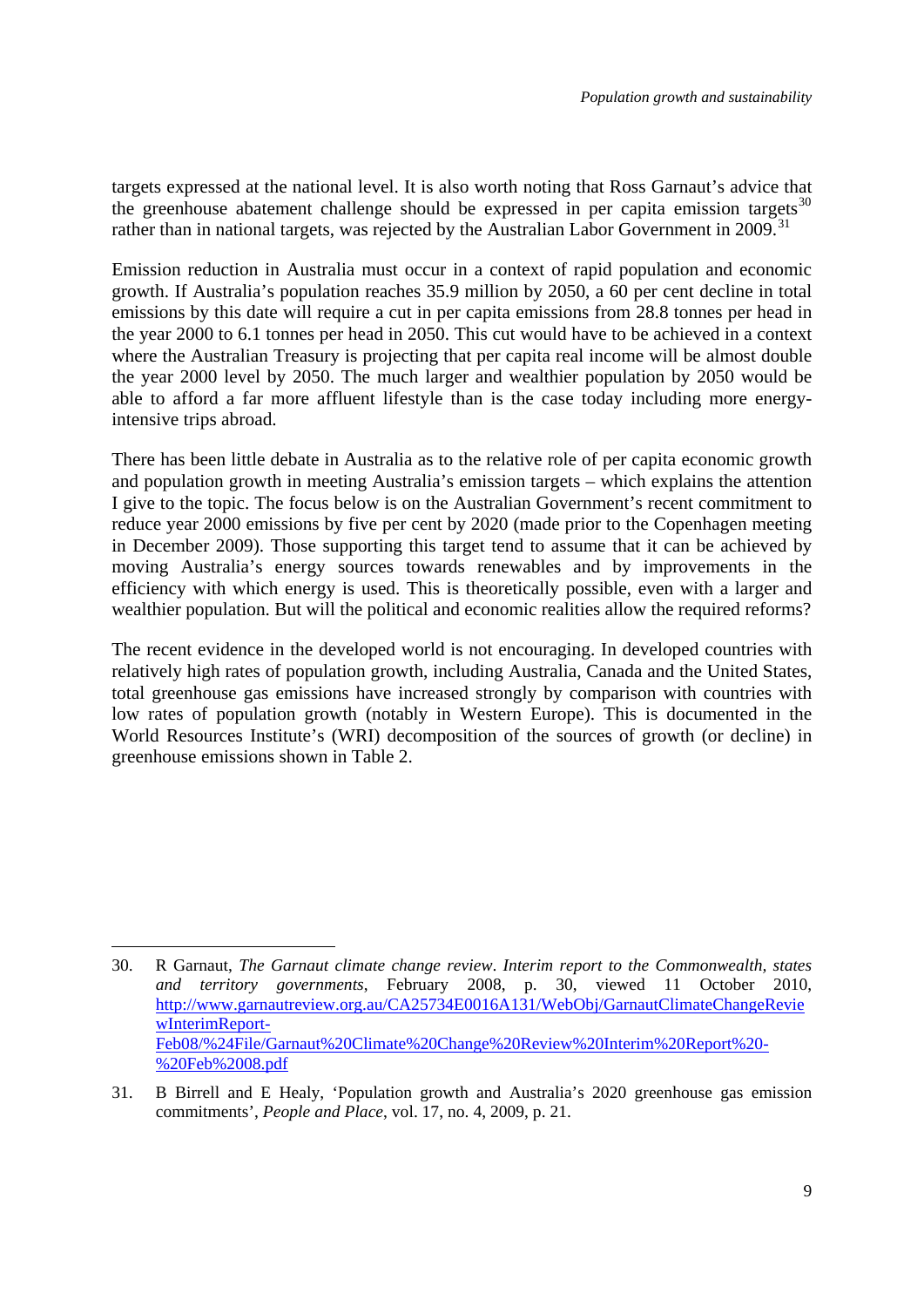| Country<br><b>Emissions</b><br>per capita |                                                 | CO <sub>2</sub> (e) change<br>1990 to 2002 |             | Per cent contributions to $CO2$ change |            |                                                         |                                           |
|-------------------------------------------|-------------------------------------------------|--------------------------------------------|-------------|----------------------------------------|------------|---------------------------------------------------------|-------------------------------------------|
|                                           | in 2000<br><b>Tonnes</b><br>CO <sub>2</sub> (e) | Mt<br>CO <sub>2</sub> (e)                  | Per<br>cent | <b>GDP</b><br>per<br>capita            | Population | <b>Energy</b><br>intensity<br>per unit of<br><b>GDP</b> | <b>Fuel</b><br>mix<br>CO <sub>2</sub> (e) |
| China                                     | 3.9                                             | 1247                                       | 49          | 122                                    | 15         | $-96$                                                   | 8                                         |
| <b>United States</b>                      | 24.5                                            | 863                                        | 18          | 23                                     | 16         | $-20$                                                   | $-1$                                      |
| Japan                                     | 10.4                                            | 96                                         | 9           | 12                                     | 3          | 0                                                       | $-7$                                      |
| Canada                                    | 22.1                                            | 87                                         | 20          | 24                                     | 13         | $-18$                                                   | 0                                         |
| Australia                                 | 25.6                                            | 73                                         | 28          | 31                                     | 16         | $-19$                                                   | $-1$                                      |
| United Kingdom                            | 11.1                                            | $-36$                                      | -6          | 24                                     | 3          | $-20$                                                   | $-13$                                     |
| Germany                                   | 12.3                                            | $-127$                                     | $-13$       | 15                                     | 4          | $-21$                                                   | $-10$                                     |
| $EU-25$                                   | 10.5                                            | $-70$                                      | $-2$        | 21                                     | 3          | $-14$                                                   | $-12$                                     |

Table 2: Estimates of CO2e emissions per capita, national CO<sub>2</sub>e emissions change and **factors contributing to CO2 emissions growth, selected countries, 1990 to 2002** 

Source: World Resources Institute, *Navigating the numbers: greenhouse gas data and international climate policy*, 2005, pp. 15 and 22.

This WRI study separates the contributions to overall greenhouse emission increases from four sources: growth in GDP per capita, population growth, energy intensity per unit of GDP and the fossil fuel component of the sources of energy (fuel mix). Table 2 shows that the contribution from growth in GDP per capita in each country is largely offset by a decline in the amount of energy per unit of GDP. There is little change in fuel mix. This leaves population growth as the key swing factor. In Australia, Canada and the United States, where population growth rates have been relatively high, so has the rate of expansion in greenhouse emissions. By contrast each of Western European countries listed experienced a low rate of population growth over the 1990–2002 period and a low, or in several cases a declining rate of emission growth.

The research accompanying the Australian Government's attempt to introduce an emissions trading scheme (ETS) provides a further opportunity to assess the role of the population factor in greenhouse emission levels. The Treasury prepared a business as usual (BAU) projection on the assumption that economic growth would increase by 1.4 per cent a year and that population would grow by six million from 19.2 million in the year 2000 to 25.2 million in 2020. The latter number is consistent with the Big Australia projection to 35.9 million by 2050. The modelling produced an estimate of greenhouse emissions per dollar of GDP. This modelling took into account the changing structure of Australia's economy (and thus the energy intensiveness of economic activities), the likely efficiency with which energy was used in this economic activity and the fuel mix employed in producing energy. The BAU modelling was based on a no-ETS assumption and thus no price on carbon.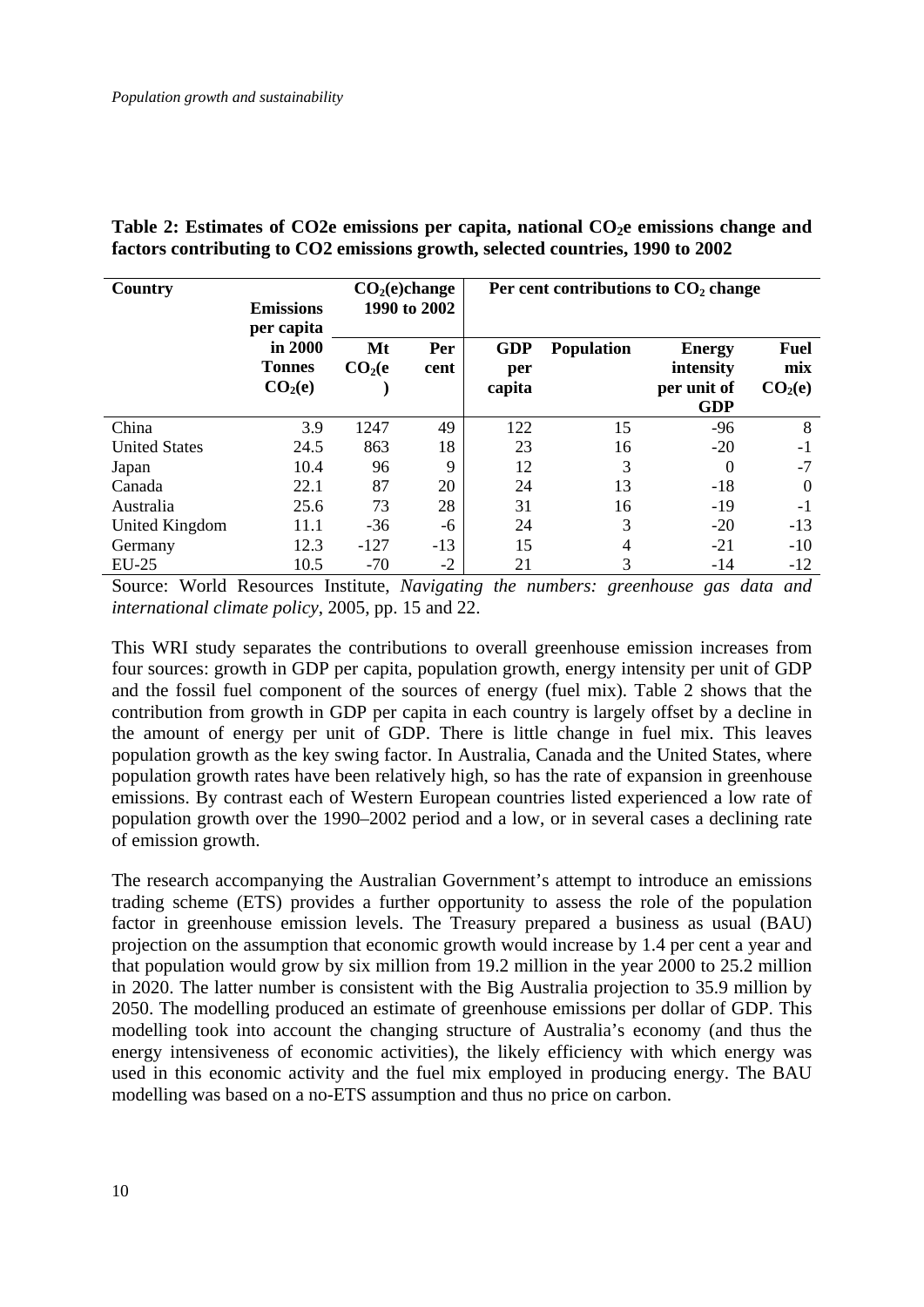On these assumptions the Treasury modelling produced a BAU outcome by 2020 of 774 million tonnes of  $CO<sub>2</sub>(e)$ , up from 553 million tonnes in 2000. To achieve the minus five percent reduction promised at Copenhagen would require a reduction to 525 million tonnes by 2020. Our subsequent analysis of the Treasury modelling showed that in the absence of the projected population growth there would have only been a minor increase in greenhouse gas emissions.<sup>[32](#page-12-0)</sup> This is because, as with the WRI study, the extra emissions deriving from increased per capita economic growth were largely offset by the Treasury's estimate that greenhouse gas emissions per dollar of GDP will fall from 0.62kg in 2000 to 0.49kg by 2020 (see Table 3).

If Australia's population had remained at the year 2000 level of 19.2 million but per capita economic growth and emissions per dollar of GDP reached the levels projected in the BAU modelling to 2020, total emissions would have been 590 million tonnes. This is just 37 million tonnes larger than the 553 million tonnes starting point in the year 2000.<sup>[33](#page-12-1)</sup> The rest of the growth in greenhouse emissions of 221 million tonnes to 774 million tonnes in the BAU case (or 184 million tonnes) was attributable to the six million population growth. Thus population growth was responsible for 83 per cent of the overall growth in greenhouse emissions between 2000 and 2020 under the BAU case.

<span id="page-12-0"></span><sup>32.</sup> Ibid.

<span id="page-12-1"></span><sup>33.</sup> Ibid, p. 23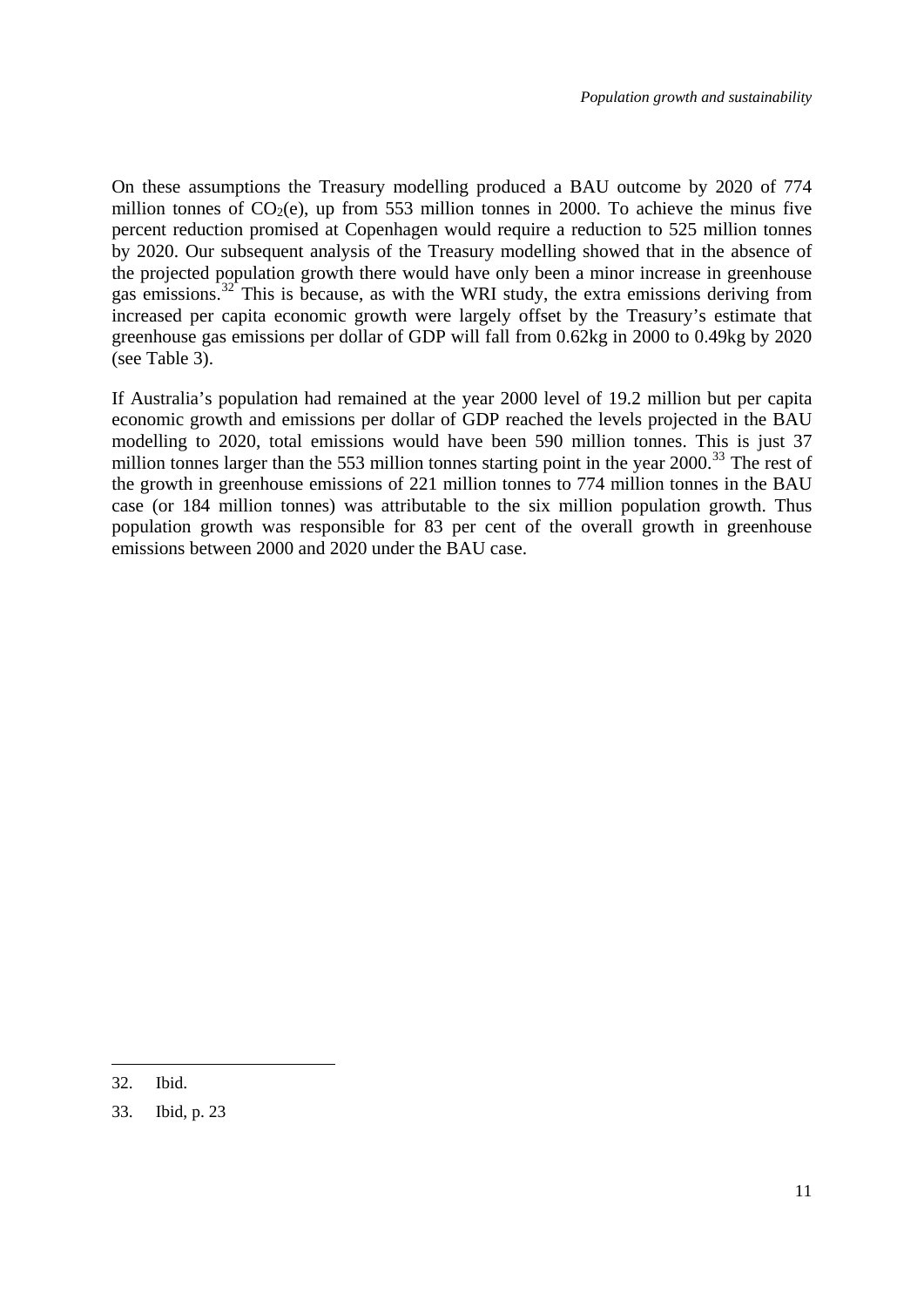| $21$ cultivust gasses in $2020$       |            |            |
|---------------------------------------|------------|------------|
|                                       | 2000       | 2020       |
| Population (millions)                 | 19.2       | $25.2^1$   |
| GDP per capita (A\$)                  | $44,532^2$ | $62,357^3$ |
| GDP (A\$ billions)                    | $885^{4}$  | $1571^5$   |
| Greenhouse emissions per \$GDP (kg)   | $0.625^6$  | $0.4927^7$ |
| Emissions (million tonnes $CO2e$ )    | $553^8$    | $774^{9}$  |
| Per capita emissions (tonnes $CO2e$ ) | 28.8       | 30.7       |

#### **Table 3: Treasury assumptions for the calculation of the reference case level of greenhouse gasses in 2020**

Sources: <sup>1</sup> Australian Government Treasury,

 $\langle$ http://www.treasury.gov.au/lowpollutionfuture/spreadsheets/report\_charts/Annex%20B/Chart%20B.3%20-%20Australian%20population.xls>

 $2$  ABS, Australian National Accounts: National income, expenditures and product, cat. no. 5206.0, June 2009, Table 1

<sup>3</sup> Australian Government Treasury, personal communication,

<www.treasury.gov.au/lowpollutionfuture/spreadsheets/report\_charts/Chapter%203/Chart%203.29%20- %20Australian%20GDP%20and%20GNP%20levels.xls><br><sup>4</sup> GDP per capita multiplied by population

 $\frac{1}{2}$ <br>  $\frac{1}{2}$  GDP per capita multiplied by population<br>  $\frac{1}{2}$  Greenhouse emissions divided by GDP<br>  $\frac{1}{2}$  Australian Government Treasury, personal communication<br>  $\frac{1}{2}$  Australian Government Treasury, pers

<sup>9</sup> GDP multiplied by greenhouse emissions per dollar of GDP

Source: B Birrell and E Healy, 'Population growth and Australia's 2020 greenhouse gas emission commitments', *People and Place*, vol, 17, no. 4, 2009, p. 22.

It is conceivable that tough abatement measures could achieve the minus five per cent target by 2020, even with the projected population increase. As noted, the Treasury's modelling indicates that under the BAU scenario, emissions per dollar of GDP will fall from 0.625kg per dollar of GDP to 0.4927kg per dollar of GDP between 2000 and 2020. This fall reflects continued structural change towards a service oriented (and thus less energy intensive) economy and improvements in the efficiency of energy use. But as the Treasury shows, this rate would still be above the level already attained in the EU, where emissions are estimated to be 0.37 kg per dollar of GDP. If the Australian level could be reduced to this rate by the year 2020, emission levels in Australia (assuming the population grew by six million) would be 581 million tonnes. This is close to the starting point of 553 million tonnes in the year 2000 and within reach of the minus five per cent target of 525 million tonnes.

Unfortunately, idealistic hopes of fundamental changes in the rules impacting on greenhouse emissions are not easy to accomplish, as the Labor Government's difficulties in legislating its ETS scheme illustrate. Meanwhile Australia's total emissions of greenhouse gases continue to rise.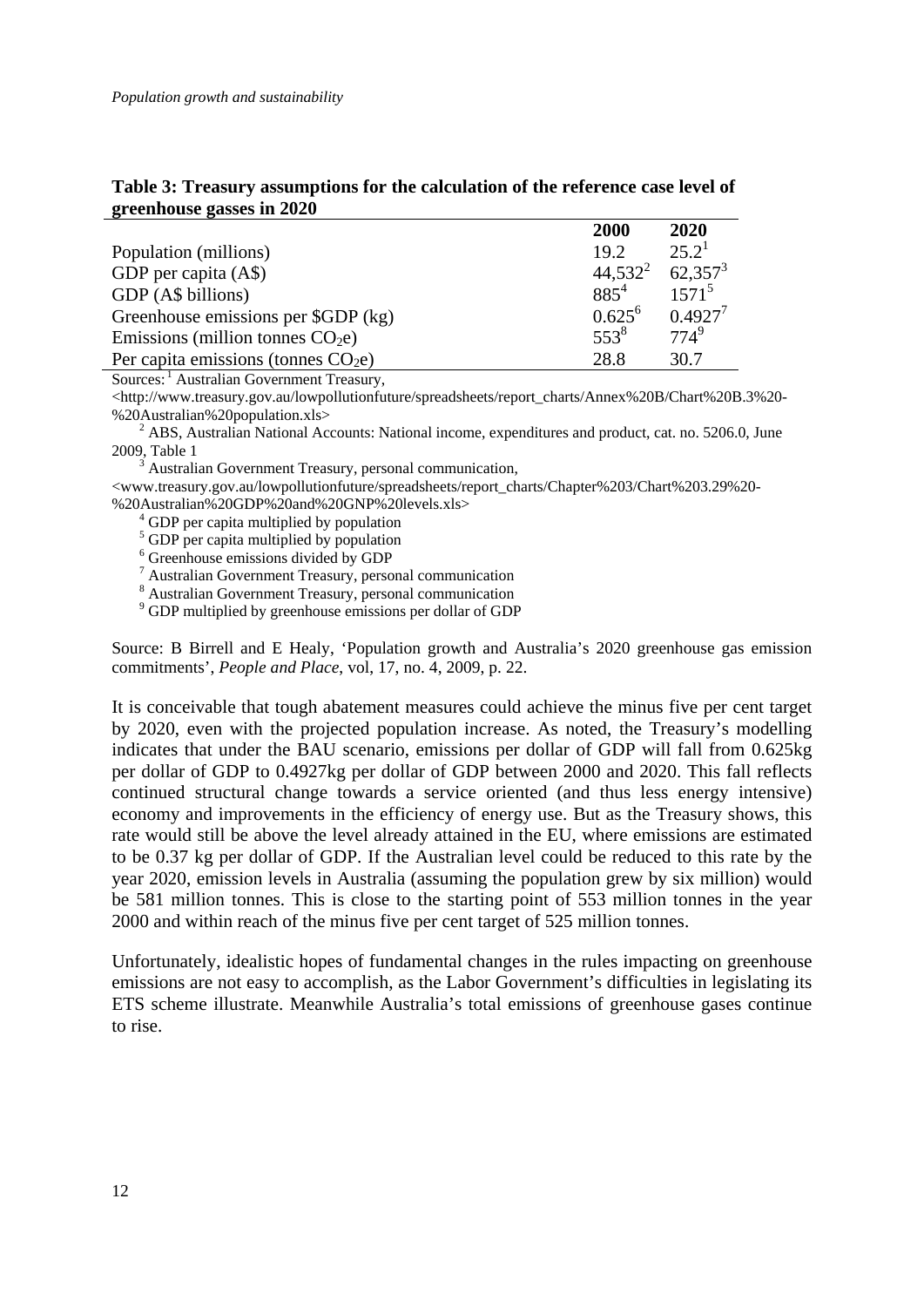### <span id="page-14-0"></span>**Lifestyle issues**

The population debate since late 2007, at least as it has percolated down to the wider public, has primarily been about lifestyle issues. As noted earlier, these concerns have been picked up by the mainstream political parties and have helped frame their definitions of sustainability. The issues in question include congestion, challenges to the traditional house and garden mode of living, the escalation of housing prices, and competition for amenity and deficiencies in service provision, such as health care.

Most Australian metropolitan residents appear to believe that vexations related to their life style are a consequence (at least in part) of Australia's rapidly growing population. For example, in preparation for its 2010 Growth Summit, the Queensland Government commissioned market research on this matter. The research reported that south east Queensland residents were not enthused about development in their region. A slight majority were judged to be negative about the impact of population growth in south east Queensland.<sup>[34](#page-14-1)</sup> As acknowledged by the Queensland Government at the time of the Summit:

When the South East Queensland Regional Plan was introduced [in 2005] there was broad consensus about the benefits of growth. However, as the region has grown, the focus of communities has appeared to shift from the benefits of growth to the impacts on lifestyle.<sup>[35](#page-14-2)</sup>

Another indication is the results of the Australian Survey of Social Attitudes conducted late in 2009 and early 2010.<sup>[36](#page-14-3)</sup> Voters were asked 'do you think Australia needs more people?' Some 72 percent said that it did not, including 76 per cent of those living in Queensland. Whether the public is correct to blame population growth for increased congestion, house prices and other lifestyle concerns is another matter. These are complex issues on which the opinions of experts differ markedly. In what follows, some of these alternative opinions are examined with the purpose of assessing the significance of the population growth factor.

#### **Land and house prices**

#### Land prices

1

One source of the growth in house prices in metropolitan Australia has been sharply increased land prices. The land development industry commonly complains that a key cause

<span id="page-14-1"></span><sup>34.</sup> TNS Social Research, *Queensland Growth Management Summit 2010*. *Social research on population growth and liveability in south east Queensland*, *March 2010*, Queensland Department of Premier and Cabinet, Brisbane, March 2010, viewed 11 October 2010, [http://growthsummit.premiers.qld.gov.au/about-growth/assets/growth-summit-social-research](http://growthsummit.premiers.qld.gov.au/about-growth/assets/growth-summit-social-research-paper.pdf)[paper.pdf](http://growthsummit.premiers.qld.gov.au/about-growth/assets/growth-summit-social-research-paper.pdf)

<span id="page-14-2"></span><sup>35.</sup> Queensland growth management summit, 2010 Ibid., p. 6,

<span id="page-14-3"></span><sup>36.</sup> K Betts, 'A bigger Australia: opinions for and against'*, People and Place*, vol. 18, no. 2, 2010, p. 26.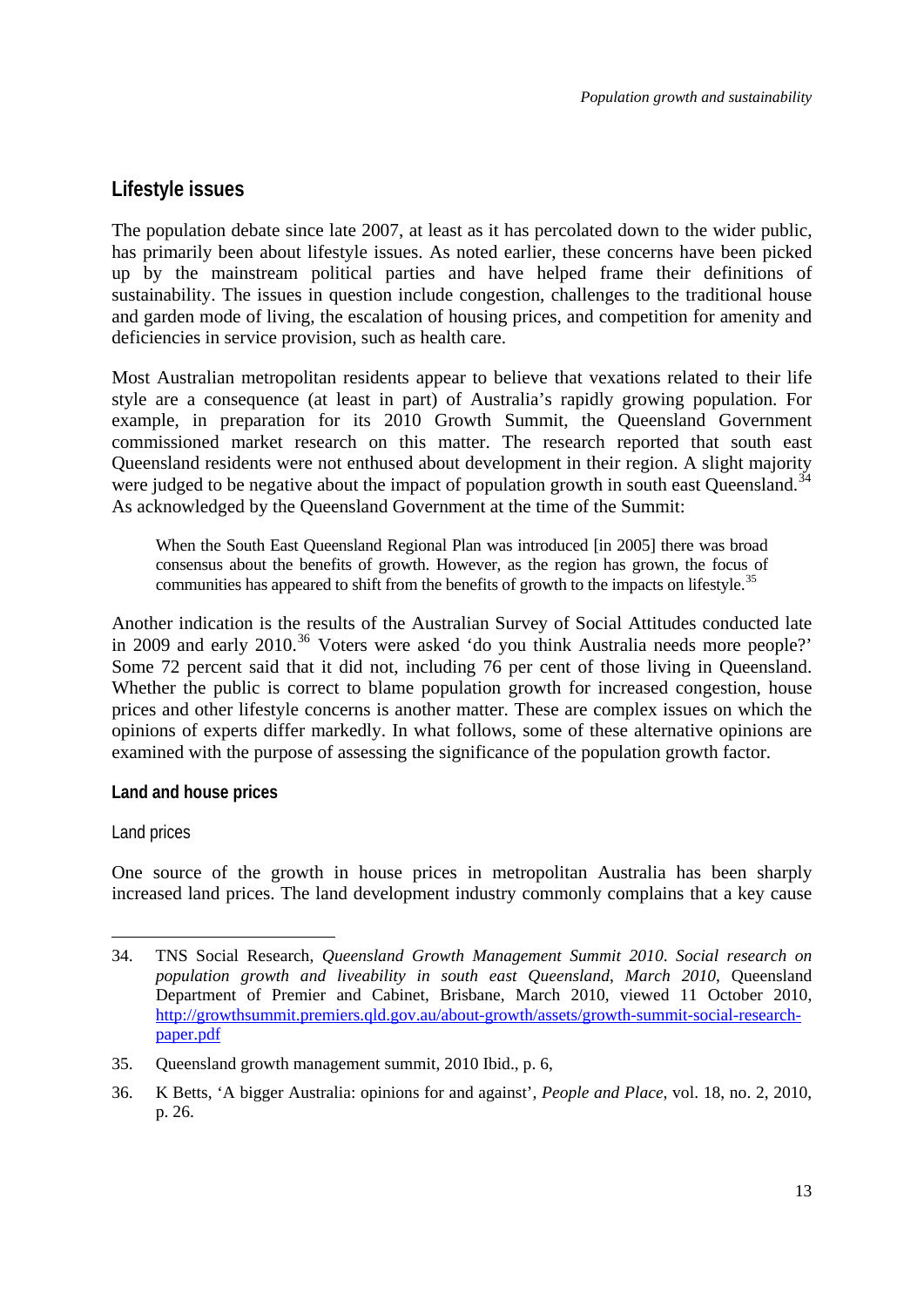of this increase is the reluctance of governments to release sufficient land for development on the suburban frontier. It is hard to make a firm judgement on this claim since there are a number of factors influencing land prices, including the speed with which local government authorities do the necessary preliminary planning and put the required trunk services in place before developers can begin their work and the marketing strategies of some developers. These strategies may include slow development in order not to swamp the land market in their locality.

However it is the case that in south east Queensland, Sydney and Melbourne, state governments are moving to restrict extension of the suburban frontier in the interests of curbing suburban sprawl. As these policies are implemented there will be increased competition for new vacant lots and more pressure on the established house market (if population continues to increase). The significance of these 'compact city' policies is examined in more detail below.

Developers also complain that governments, particularly in south east Queensland and Sydney have front end loaded the cost of new blocks with infrastructure charges which they must pass on to purchasers. This complaint is correct. Currently these charges in Sydney and south east Queensland are higher than those paid by developers in outer suburban Melbourne and do help explain the rapid price increases of residential land in these two jurisdictions, relative to Melbourne.[37](#page-15-0)

#### Housing prices

In the case of established housing prices, the escalation in median house prices in Australia this century is not primarily a consequence of population growth. Housing price booms (at least until the onset of the Global Financial Crisis) were apparent across a diversity of developed societies where the population growth rate was far lower than in Australia. These booms reflected easy access to mortgage credit and a boom mentality – based on the assumption that the rises would never end. This view continues to prevail in Australia, and has been encouraged by Australian taxation provisions (negative gearing on rental properties and low capital gains taxes on house sales). It is likely, however, that the expectation of continued high population growth has contributed to the continuing high levels of investor interest in the housing market, despite record high prices.

Over the next thirty years, the ageing of Australia's population will become an increasingly significant factor in the demand side of the housing equation, because most of the expansion in the number of households in the capital cities will occur amongst persons aged 55 plus.

<span id="page-15-0"></span><sup>37.</sup> Urbis Pty Ltd, *Final report. Factors underpinning new housing costs and new housing availability in Victoria and Queensland*, Queensland Department of Premier and Cabinet, 2010, p iii, viewed 11 October 2010, [http://growthsummit.premiers.qld.gov.au/assets/QLD-](http://growthsummit.premiers.qld.gov.au/assets/QLD-Residential-Study.pdf)[Residential-Study.pdf](http://growthsummit.premiers.qld.gov.au/assets/QLD-Residential-Study.pdf)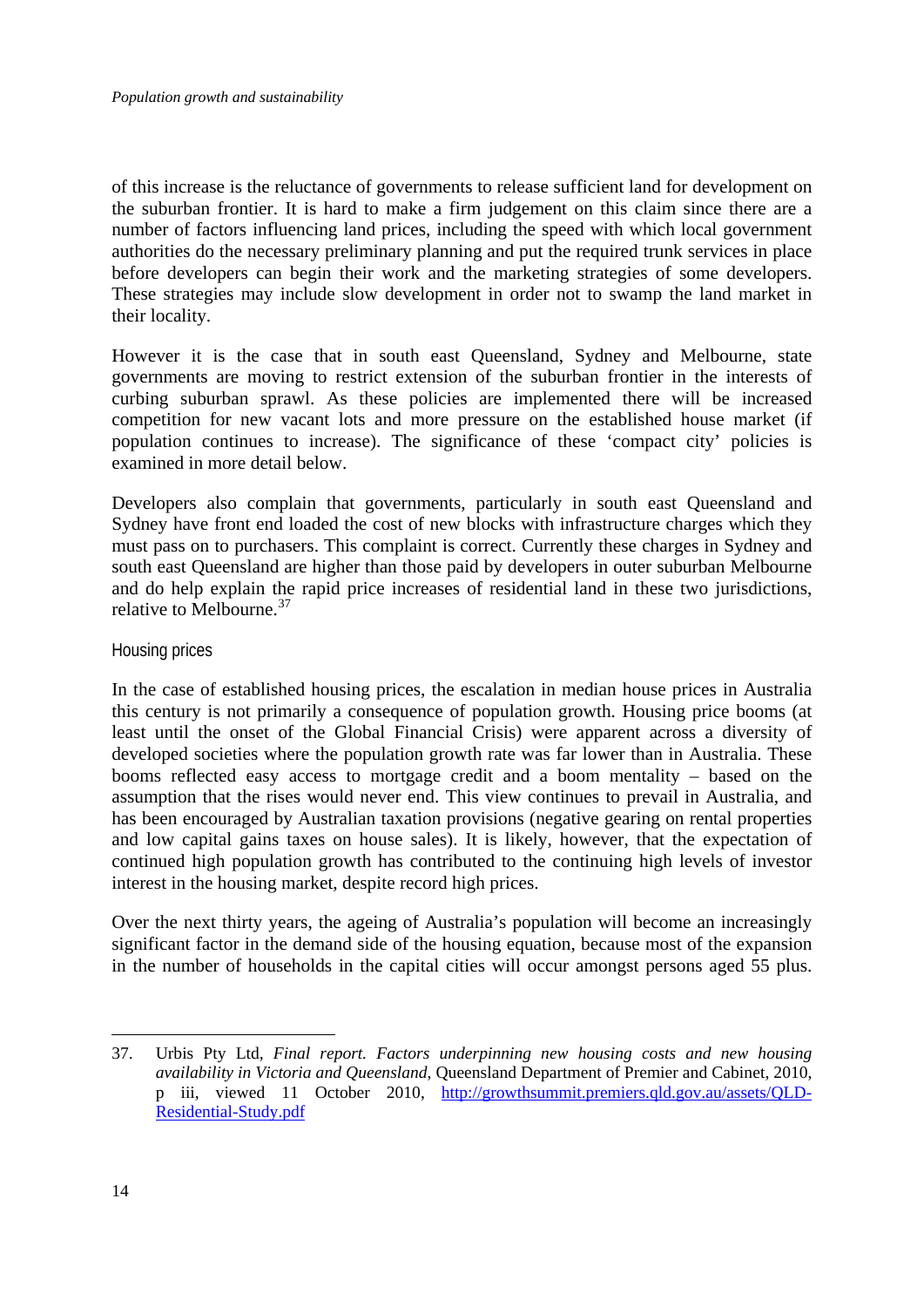<span id="page-16-0"></span>This is partly because of the increasing numbers in this age group and partly because the number of persons per household in the older age group is low.<sup>[38](#page-16-1)</sup>

#### **Population growth and congestion**

1

It is clear that population growth has contributed to the growth in the number of cars on metropolitan roads and travellers on the public transport systems and thus to congestion in both areas.

#### As reported in the *State of Australian Cities 2010*:

Urban car use has grown almost thirty-fold since 1950 when it began to replace rail as the main mode of passenger transportation. The levels of car dependency in Australian cities have increased at a rate faster than population growth, creating traffic congestion problems, particularly in the larger capitals of Sydney and Melbourne and in Brisbane and Perth where infrastructure and public transport provisions have not kept pace with growth rates.<sup>[39](#page-16-2)</sup>

In recent years, the share of the extra traffic load attributable to population growth has increased. This is because there has been a significant decline in the number of passenger vehicle miles travelled per capita across all major Australian cities since around 2004 which Stanley thinks is a consequence of increased fuel costs since this time.<sup>[40](#page-16-3)</sup> Despite this, the total passenger vehicle kilometres travelled has continued to increase (though not as fast as prior to 2004) because of the growth in population and thus increased number of vehicles on the road. One indication of the latter is the expansion of the number of passenger motor vehicles registered in each state. Between 2004 and 2009 the number of such vehicles increased by 10.8, 10.6 and 18.9 per cent respectively in New South Wales, Victoria and Queensland.<sup>[41](#page-16-4)</sup> Over the same period the population growth in the three states was 6.3, 9.2 and 13.4 per cent respectively.

<span id="page-16-1"></span><sup>38.</sup> For an example of the huge contribution the ageing process makes to growth in the numbers of households (in this case for Melbourne), see B Birrell and E Healy, *Melbourne's population surge*, CPUR, Monash University, 2008, p. 4.

<span id="page-16-2"></span><sup>39.</sup> Infrastructure Australia, *State of Australian cities 2010*, Commonwealth of Australia, Canberra, 2010, p. 54, viewed 11 October 2010, [http://www.infrastructureaustralia.gov.au/files/MCU\\_SOAC.pdf](http://www.infrastructureaustralia.gov.au/files/MCU_SOAC.pdf) 

<span id="page-16-3"></span><sup>40.</sup> J Stanley and S Barrett, *Moving people*, 2010, p. 13, viewed 11 October 2010, [http://www.ara.net.au/UserFiles/file/Publications/Moving\\_People\\_report.pdf](http://www.ara.net.au/UserFiles/file/Publications/Moving_People_report.pdf) 

<span id="page-16-4"></span><sup>41.</sup> Australian Bureau of Statistics (ABS), *Motor vehicle census*, cat. no. 9309.0, ABS, Canberra, 2009, viewed 11 October 2010, [http://www.abs.gov.au/ausstats/abs@.nsf/mediareleasesbytitle/28861A19CCDB9441CA25753](http://www.abs.gov.au/ausstats/abs@.nsf/mediareleasesbytitle/28861A19CCDB9441CA25753D001B59DA?OpenDocument) [D001B59DA?OpenDocument](http://www.abs.gov.au/ausstats/abs@.nsf/mediareleasesbytitle/28861A19CCDB9441CA25753D001B59DA?OpenDocument)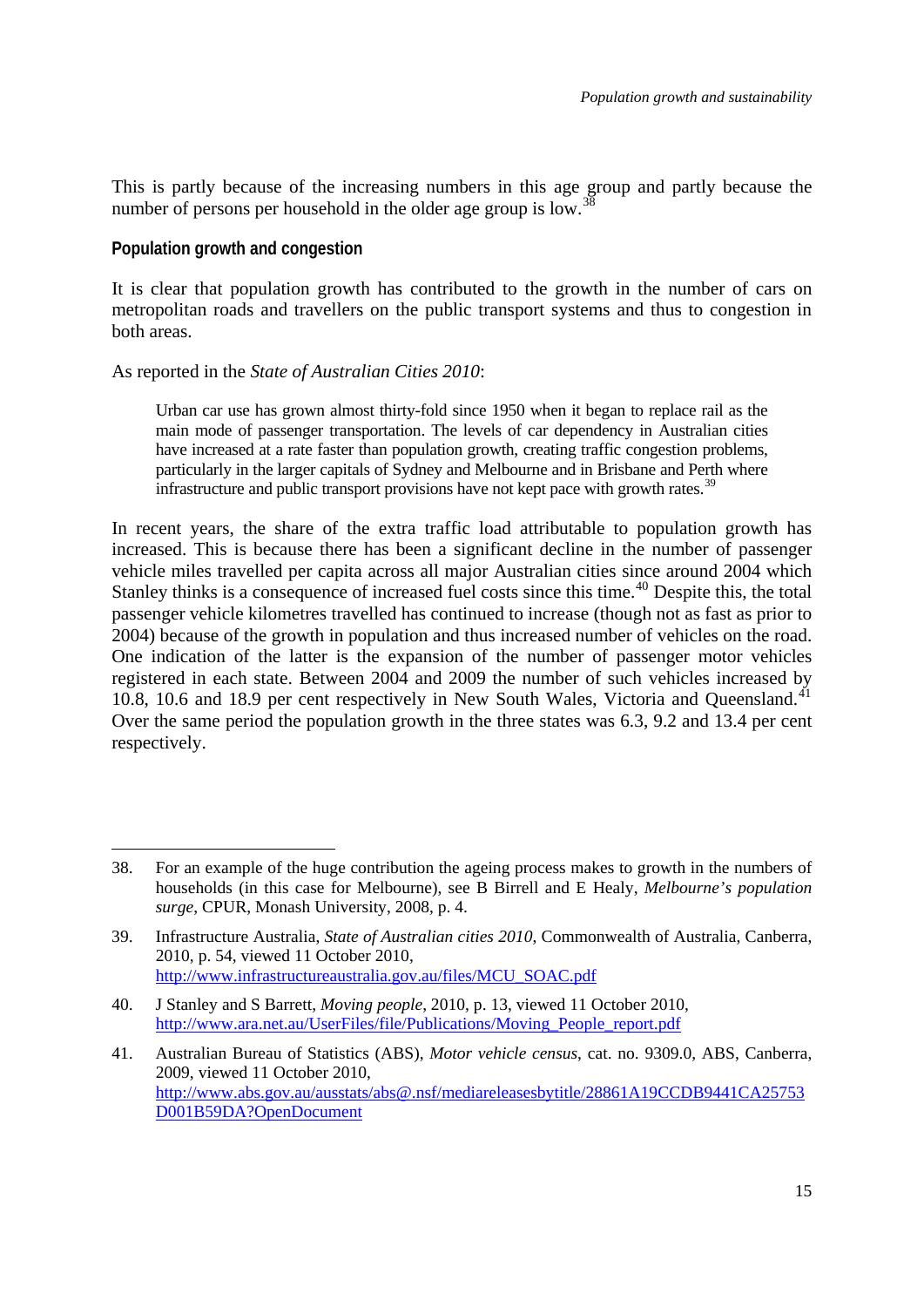#### <span id="page-17-0"></span>**The compact city solution**

Notwithstanding this information, it is often argued that metropolitan population growth is not the core problem. Rather it is deficiencies in the way this growth is managed. One version of this argument is that the problem is simply bad government, in that insufficient funds have been committed to the required urban infrastructure. A more fundamental critique of the population argument is that congestion is attributable to Australians' attachment to a landextensive, house and garden way of life. More people can be managed without congestion, it is asserted, if our cities are redesigned so as to concentrate dwellings in locations with easy access to public transport.

Most state planning authorities are now pursuing compact city policies. The urgency for doing so partly reflects the planning ideology just described, but also the constraints the planners are encountering in providing for the extension of the suburban frontier. One of these is that all governments face diseconomies of scale in providing for suburban expansion. This applies to the provision of water, sewerage, trunk and arterial roads and urban services. The resort to expensive desalinisation plants to provide for additional urban water is an example. As a consequence, the prospect of more intensive use of existing infrastructure in the established urban area is a compelling argument for consolidation.

There are also constraints on the availability of land suitable for new suburban housing. In the case of south east Queensland, there are limits to further expansion along the coast. In Sydney, geographical barriers, notably the Nepean/Hawkesbury Rivers and the Blue Mountains have for some years constrained the further spread of the city. Suburban encroachment on fertile farming land is also a frequent source of concern.<sup>[42](#page-17-1)</sup>

Compact city policies may well be a necessary response to the task of accommodating rapidly growing urban populations. It is questionable, however, whether compact city policies will be sustainable in the sense that they will satisfy the lifestyle concerns evident during the recent election.

#### **Implications of compact city policies**

#### **Congestion**

All Australian metropolises are characterised by a dispersed pattern of jobs. In Melbourne, for example, only 19 per cent of jobs are located within the Melbourne local government area (LGA). Most of those employed in these jobs use the radial public transport system for journeys to work. However, almost all of the other 81 per cent of residents who work in jobs outside the Melbourne LGA, use their car for work trips. This helps explain why public transport use in Melbourne is so low, even for those suburban residents who are well served by public transport. In Melbourne in 2006, only 16.8 per cent of those who lived within 500 metres of a tram stop and 11.8 per cent of those who lived within 500 metres of a train stop

<span id="page-17-1"></span><sup>42.</sup> Senate Select Committee on Agricultural and Related Industries, op. cit, 2010, pp 10–11.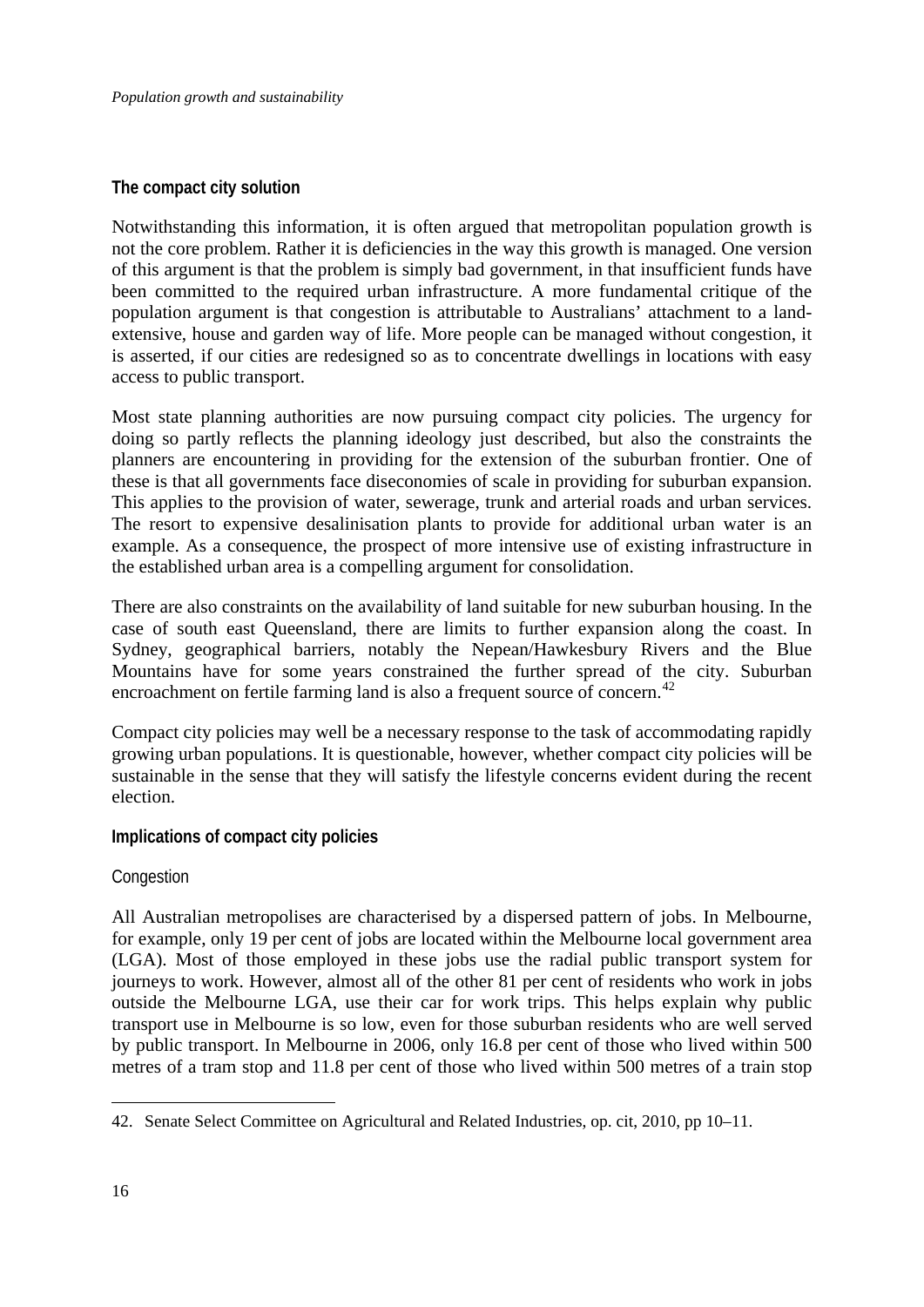<span id="page-18-0"></span>used the tram or train for journeys to work.<sup>[43](#page-18-1)</sup> This dispersed job pattern is the main explanation why nearly 80 per cent of journeys to work for residents in Brisbane and Melbourne are by private car and 70 per cent of journeys to work in Sydney are by private car. [44](#page-18-2)

It is hard to see any rapid change in this dispersed pattern of employment (and thus car use), especially given that in all Australia's big cities, state governments have provided land for industrial and business employment purposes on their suburban frontiers.

There is also no necessary relationship between the compact city policies described further below and additional use of public transport. The most likely outcome of these policies will be an expansion in infill, as detached houses are replaced with units or town houses. Infill tends to be scattered, reflecting the opportunistic activities of small developers or builders, as they purchase whatever houses are available. Such dwellings are often distant from public transport nodes.<sup>[45](#page-18-3)</sup> As a result most of the new residents are no more likely to use public transport than the existing residents. The result is more cars on already congested local, arterial and freeway roads.

#### **The vexations of consolidation**

The conflict between the traditional life style aspirations of ordinary Australians and compact city policy is likely to intensify. The outcome is most evident in Sydney. Limited land release in Sydney has meant that the number of new suburban lots produced is now well below that in Melbourne or south east Queensland. Partly for this reason, as well as the high upfront infrastructure charges noted above, the costs of a detached house and land are well beyond the resources of most aspiring first home buyers. Nearly two thirds of the new houses built in Sydney over the past decade have been units or apartments.

A similar pattern is emerging in south east Queensland. The 2009 South East Queensland Regional Plan proposes quite radical measures to encourage consolidation, at least in the context of Queensland development history. For the 2006–2031 period it proposes that of the additional 754 000 dwellings projected to be required in south east Queensland, nearly half will be in the form of infill or redevelopment in existing urban areas. The Government will set targets for local government areas so as to ensure that this goal is achieved.<sup>[46](#page-18-4)</sup> The Plan also seeks to achieve a minimum dwelling yield of 15 dwellings per hectare for new

<span id="page-18-1"></span><sup>43.</sup> D McCloskey, B Birrell and R Yip, 'Making public transport work in Melbourne', *People and Place*, vol. 17, no. 3, 2009, p. 53.

<span id="page-18-2"></span><sup>44.</sup> Infrastructure Australia, op cit, p. 106.

<span id="page-18-3"></span><sup>45.</sup> T Phan, J Peterson and S Chandra, 'Urban infill: extent and implications in the City of Monash', *People and Place*, vol. 16, no. 4, 2008, pp. 27–28.

<span id="page-18-4"></span><sup>46.</sup> Queensland Government, *South east Queensland regional plan, 2009–2031*, 2009, p. 91, viewed 11 October 2010, [http://www.dip.qld.gov.au/resources/plan/SEQ/regional-plan-](http://www.dip.qld.gov.au/resources/plan/SEQ/regional-plan-2009/seq-regional-plan-2009.pdf)[2009/seq-regional-plan-2009.pdf](http://www.dip.qld.gov.au/resources/plan/SEQ/regional-plan-2009/seq-regional-plan-2009.pdf)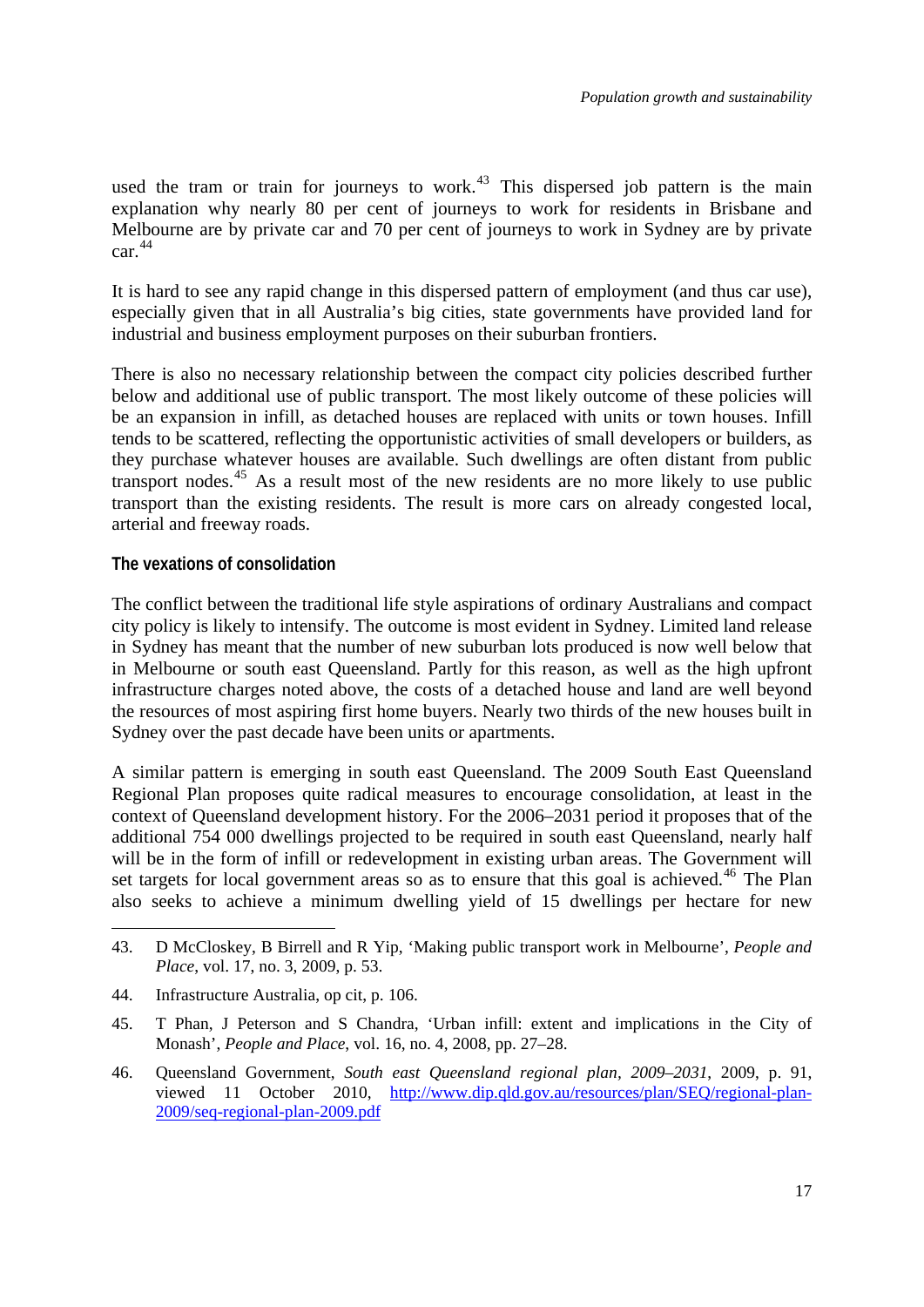residential developments within the development zone. By the time land needed for public open space and roadways is excluded this means very small lots of around 450 square metres (or about an eighth of an acre).

The Victorian Government legislated a compact city planning strategy in 2002 with its Melbourne 2030 planning scheme.<sup>[47](#page-19-0)</sup> The objective was to reduce the share of new housing located on the urban frontier to around 42 per cent. So far, the urban growth boundary included within the planning scheme has not had much impact because the state government has since extended the boundary by thousands of hectares. Partly as a result, just over half the growth in household numbers in Melbourne in recent years has occurred in outer suburban areas. Nonetheless competition for access to established housing has increased with the growth of Melbourne's population, as have housing prices. Some of this demand has been met by high density development in designated areas like Docklands. But most, as noted, has been in the form of infill scattered throughout suburbia. As is planned for south east Queensland, the Victorian Government (like its New South Wales counterpart) requires local governments to ensure that their local plans provide for their share of the projected growth of households for Melbourne and Sydney.

#### Lifestyle implications

There is not much doubt that these planning responses reflect the pressures on state governments to accommodate extra people and indeed that they may be necessary on cost and environmental grounds.

But compact city outcomes are confronting for communities which value an ample detached house suburban lifestyle. Infill in established areas is a constant bone of contention because as established houses are demolished and replaced by units, the streetscape changes radically. It is not just the loss of the built heritage. Infill means the loss of canopy trees and shrubs and an increase in the share of space taken up by impermeable surfaces. Those occupying the extra units bring their cars with them, some to be 'garaged' on the streets, others to add to the congestion people experience getting in and out of suburban streets because of the extra cars and the narrowing of road access due to more parked cars.

The loss of the tree and shrub canopy in established suburbia is serious because it tends to result in a decline in biodiversity, the loss of the cooling effect of canopy trees and shrubs and the increased run-off of water because of more impermeable surfaces.<sup>[48](#page-19-1)</sup> For example, studies completed in Brisbane found that residential tree cover in established areas cooled surface temperatures by up to five degrees Celsius.<sup>[49](#page-19-2)</sup> Newer suburban areas can never recreate the

<span id="page-19-0"></span><sup>47.</sup> State of Victoria, Melbourne 2030; Planning for sustainable growth, 2002

<span id="page-19-1"></span><sup>48.</sup> T Hall, 'Residential density, layout and design: the unmet sustainability challenges', in B Gleeson and W Steele, (eds) *A climate for growth*, University of Queensland Press, 2010, pp. 167–184.

<span id="page-19-2"></span><sup>49.</sup> Ibid., p. 172.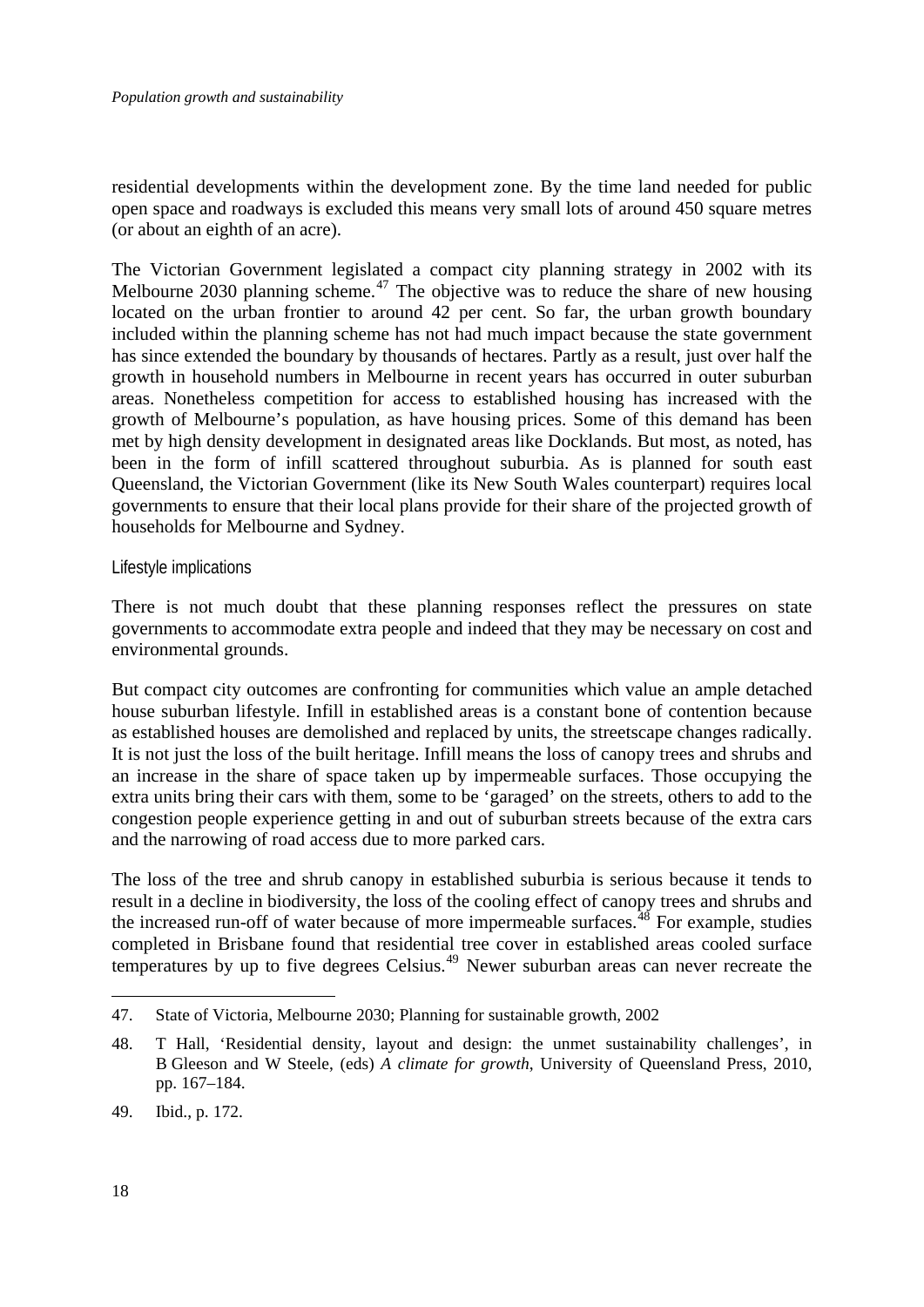<span id="page-20-0"></span>greenery of established suburbia because if block sizes reduce to 450 square metres or less there is not the space to plant canopy trees or shrubs.

Other vexations arise from the increased competition for amenity, whether for access to public parks, sporting facilities or other civic facilities. These are rarely increased in size with the extra population.

## **Conclusions**

The question raised at the beginning of this paper was whether the life style aspirations of Australians are compatible with a sustainable natural environment should Australia's population reach the 35.9 million figure projected under the Big Australia scenario.

The material reviewed in this paper suggests that the answer is no. An extra 14 million Australian residents living (like the other 22 million) at near double the current real per capita income level by 2050 will put an immense strain on Australia's environment. In the case of greenhouse emissions it will require very tough mitigation measures just to keep emission levels at their current level, let alone achieve the 60 per cent reduction on year 2000 level target of the Labor Government.

It is equally unlikely that the traditional Australian house and garden lifestyle can be maintained. The environment stresses and costs of accommodating a land extensive settlement pattern for capital cities likely to grow by at least 50 per cent by 2050 will ensure that political leaders and planners continue to embrace urban consolidation policies. In these circumstances the vexations that triggered the lifestyle debate during the 2010 election will continue to simmer. Dealing with these issues will remain a major political issue.